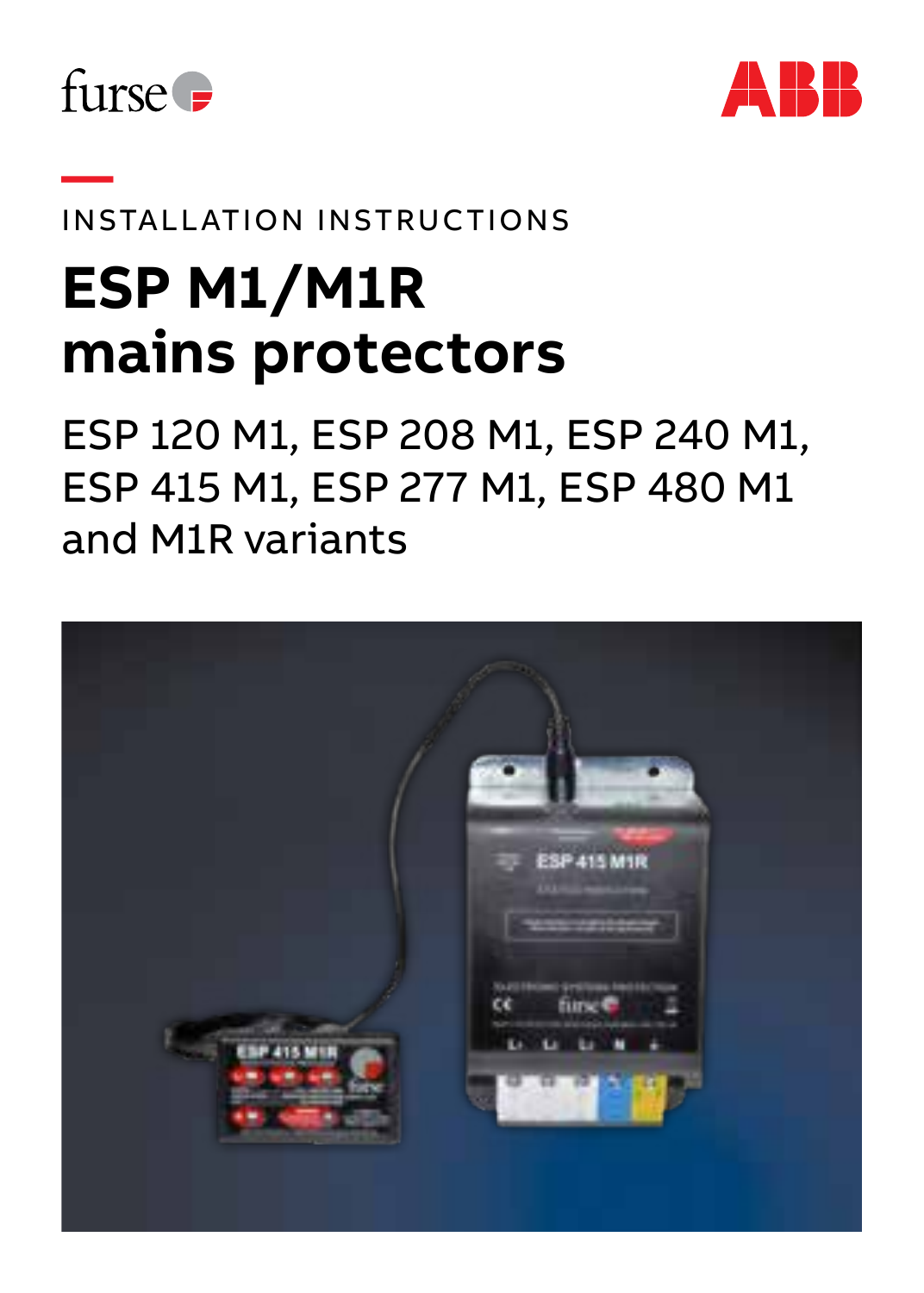# **Contents**

| Key points of installation       | $\mathbf{1}$ |
|----------------------------------|--------------|
| <b>Before installation</b>       | 2            |
| Installation                     | 3            |
| Installation check               | 4            |
| Neutral-earth warning light      | 5            |
| <b>Status indication</b>         | 6            |
| Remote indication                | 7            |
| Maintenance                      | 8            |
| <b>Application Notes</b>         | 9            |
| Remote display drilling template | 10           |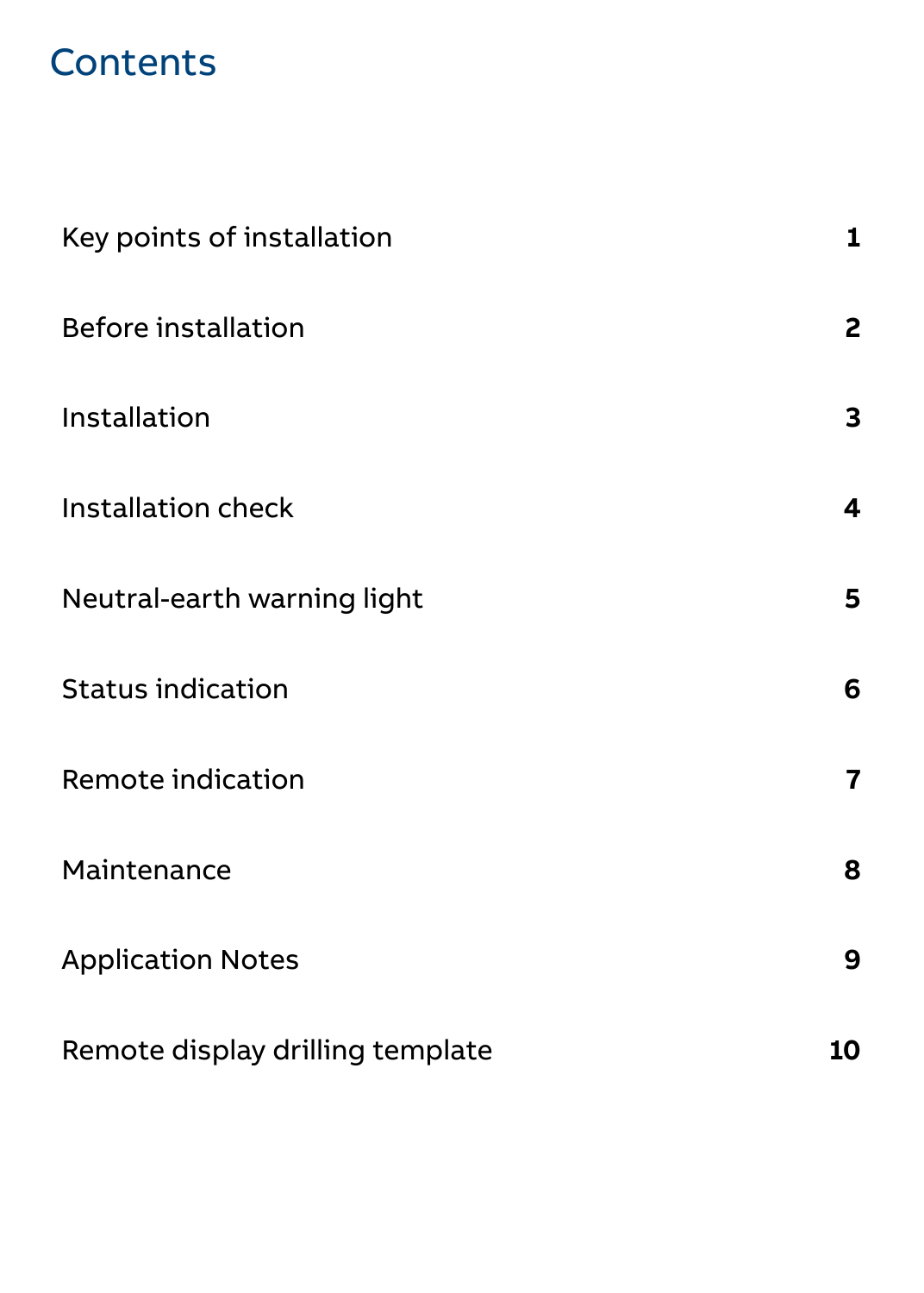#### INTRODUCTION

**—** 

This document explains how to install Furse Electronic Systems Protectors for three phase mains power supplies:

**Single phase ESP 120 M1, Three phase ESP 208 M1 and ESP 208 M1R, Single phase ESP 240 M1, Three phase ESP 415 M1 and ESP 415 M1R, Single phase ESP 277 M1, Three phase ESP 480 M1 and ESP 480 M1R**

These instructions are prefaced by a summary of the **Key points of installation**. Each key point is explained in detail in the section entitled **Installation**.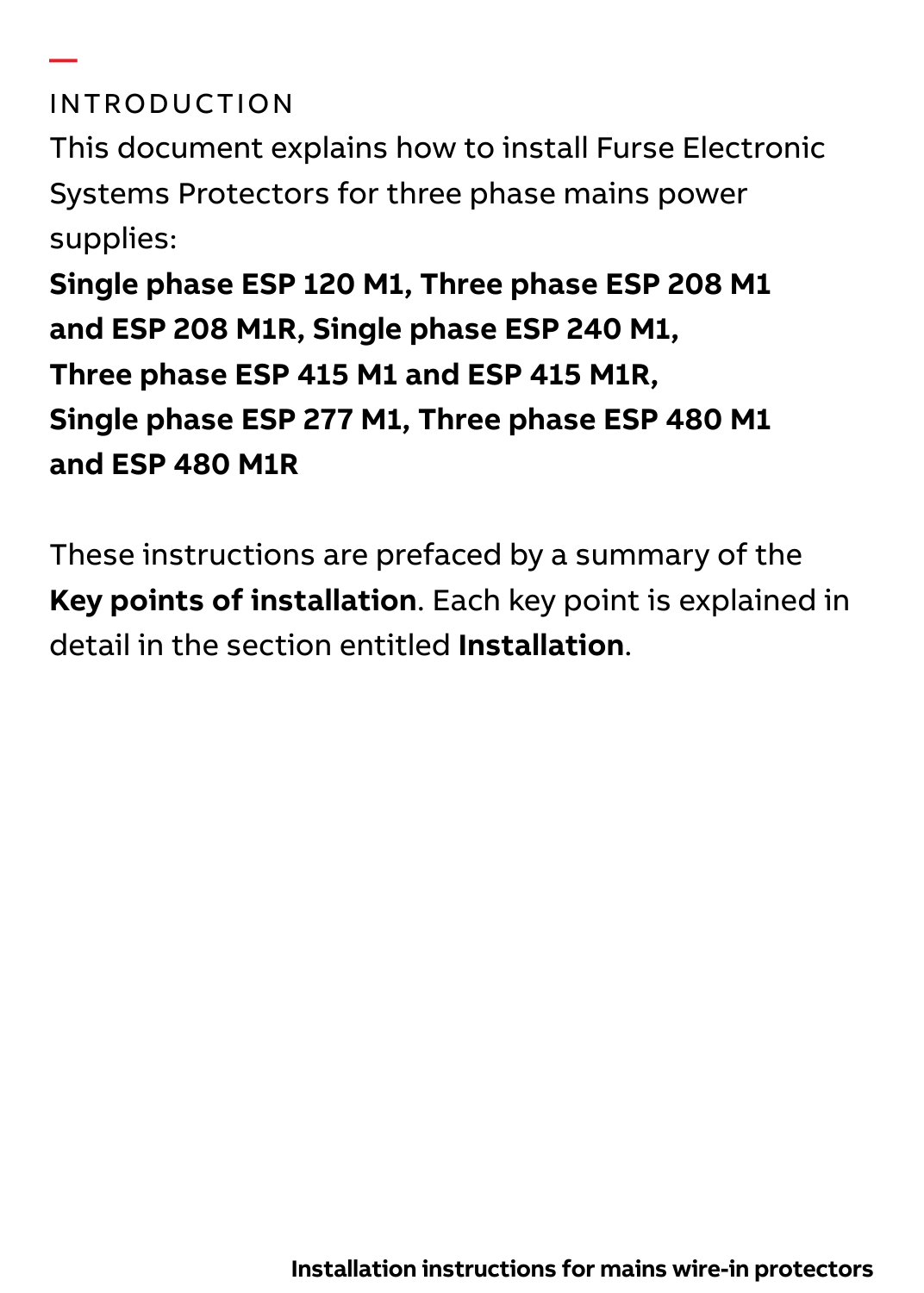

#### **Safety note:** Safety note:

Warning! Installation by person with electrotechnical expertise only.

Warnung! Installation nur durch elektrotechnische Fachkraft.

Avvertenza! Fare installare solo da un elettricista qualificato.

Avertissement! Installation uniquement par des personnes qualifiées en électrotechnique. (terminals can accept up to 25 mm2).

Advertencia! La instalación deberá ser realizada únicamente por electricistas especializados. Never work on ESP protectors, earthing or

ESP protector installation should be conducted by a qualified competent person and comply with all relevant Regulations and Legislation (including BS 7671 Wiring distributions and Building Regulations). Incorrect installation will impair the effectiveness of ESP protectors.

Always handle cables by their insulation. Never work on ESP protectors, earthing or their cables during a storm.

**Installation instructions for mains wire-in protectors**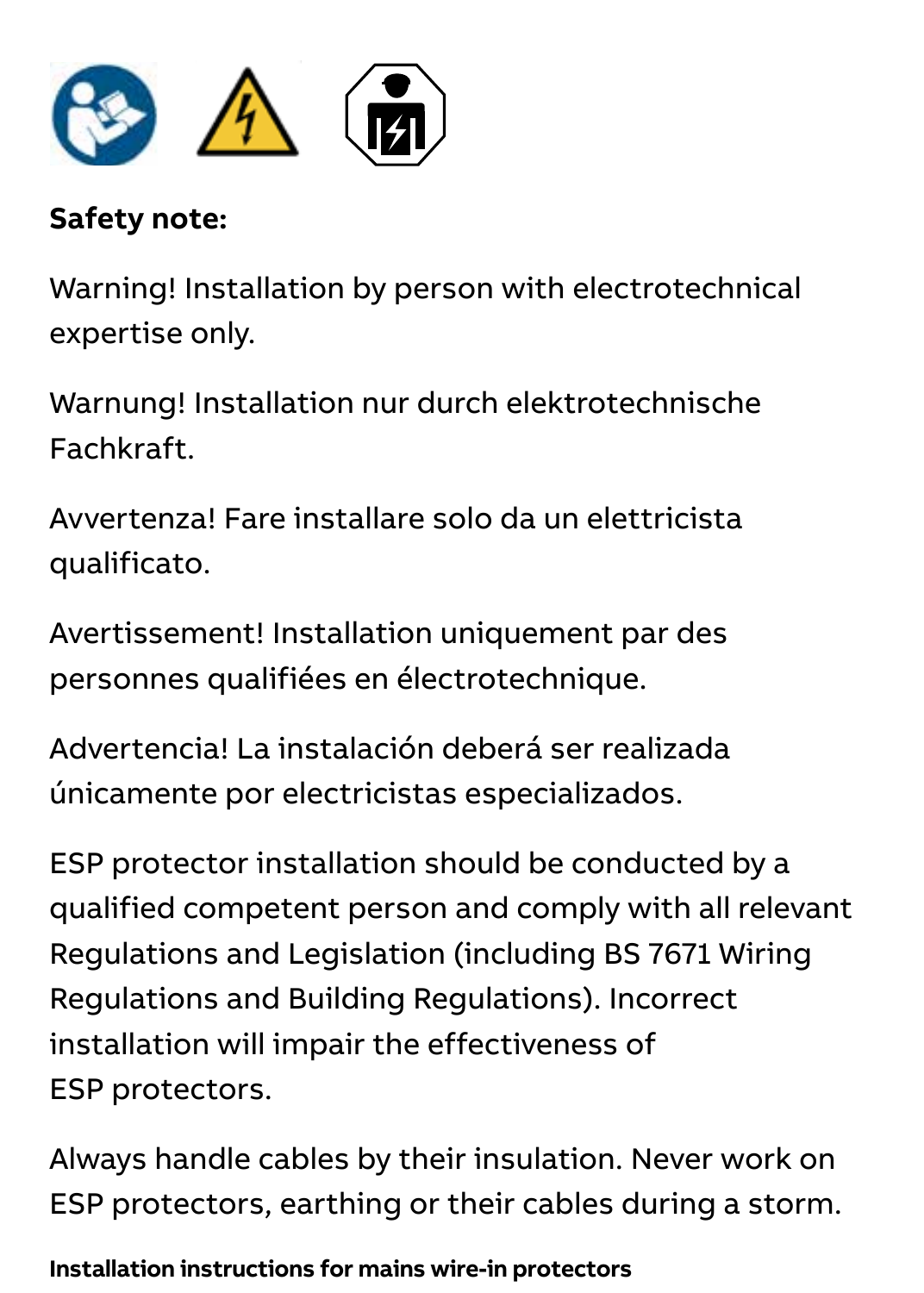#### **1. Key points of installation**

- **1.1** Install protectors very close to the power supply to be protected, either within the distribution panel or directly alongside it.
- **1.2** Mount units within a panel or WBX enclosure.
- **1.3** Units are installed in parallel.
- **1.4** Connect to phases, neutral and earth.

NOTE: Units must have a neutral connection (see 3.4).

- **1.5** Units installed at power distribution boards can be installed either:
	- on the load side of the incoming isolator, or
	- on the closest available outgoing way to the incoming supply
- **1.6** Provide a means of isolation for the ESP unit.
- **1.7** The connecting leads to phase/live terminals should be suitably fused (125 A maximum) ensuring full discrimination with the immediate upstream supply fuse.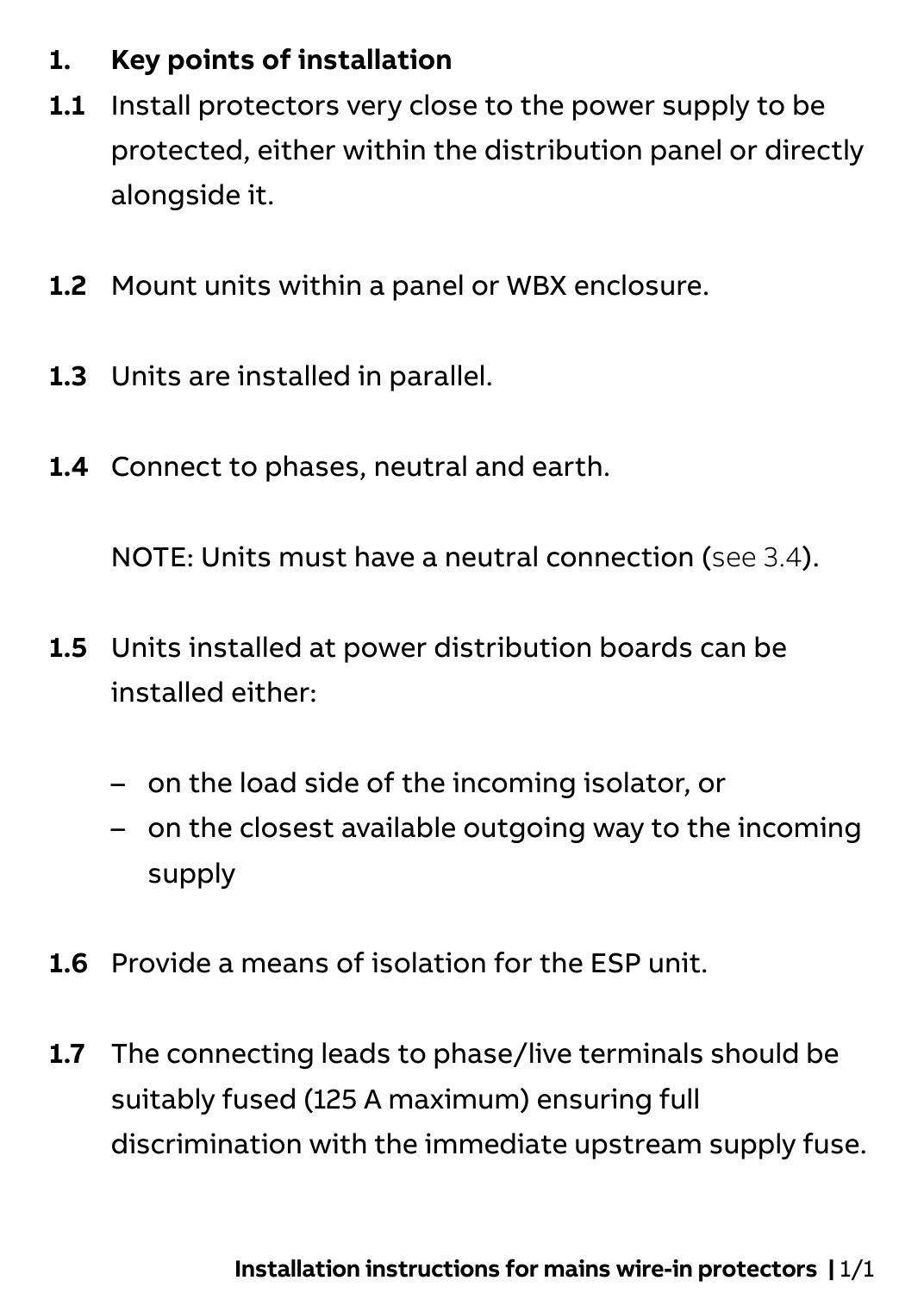- **1.8** Connecting leads should be 10 mm2 multi stranded cable.
- **1.9** Keep the connecting leads as short as possible and ideally less than 25 cm (10 inches) in length. This may be better achieved with the equivalent M1R with remote display mounting flexibility.
- **1.10** Bind the connecting leads tightly over their entire length.
- **1.11** Maximum torque for power terminals is 2.65Nm, wire stripping length 17mm.
- **1.12** Maximum torque for remote contact is 0.25Nm, wire stripping length 7mm.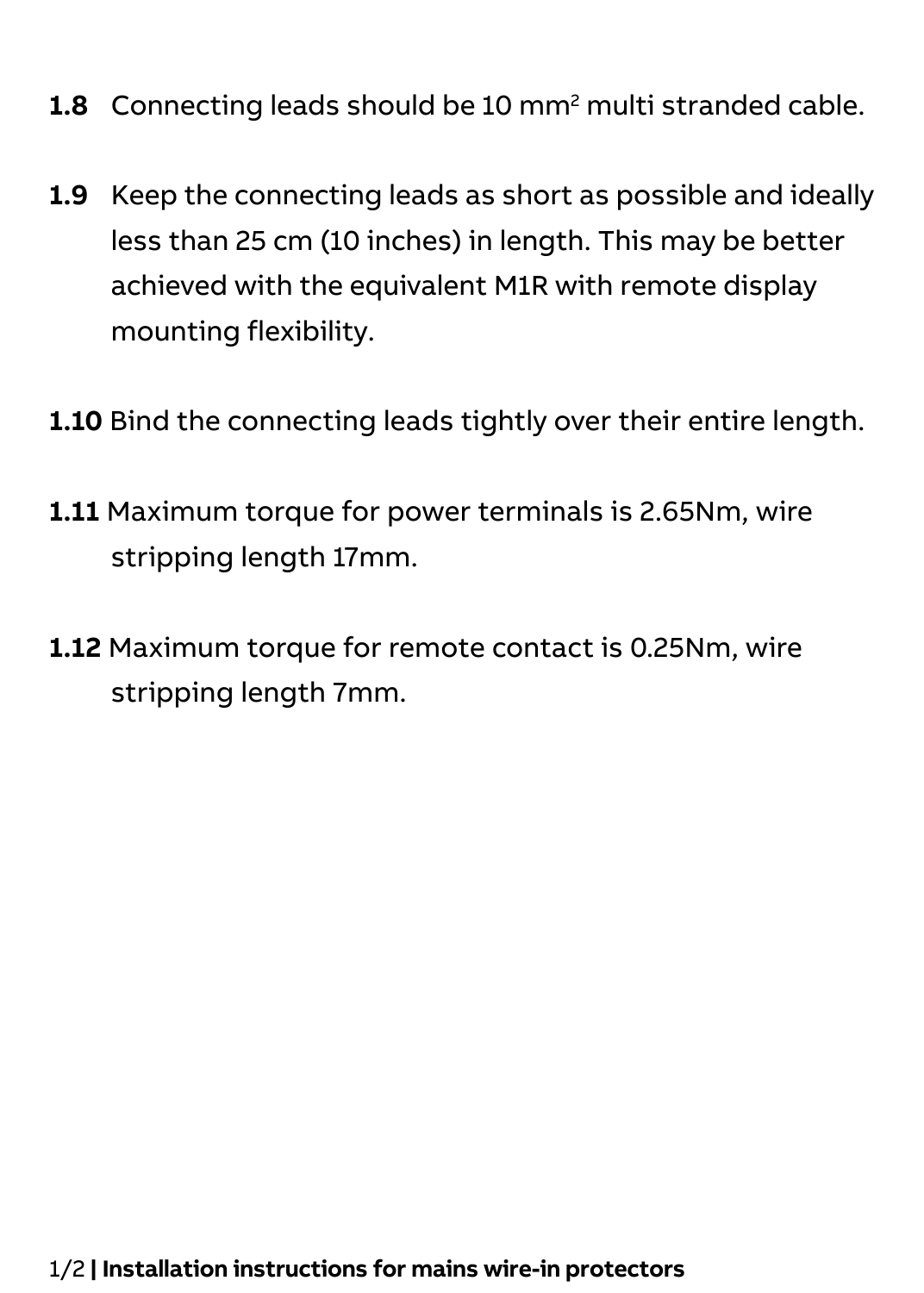#### **2. Before installation**

**2.1** Check that the voltage between neutral and earth does not exceed 10 volts.

If this voltage does exceed 10 volts, the installation is unsafe.

Find and rectify the cause of this fault before proceeding.

**2.2** Make sure that the supply voltage is suitable for the unit.

|                                                     | <b>Supply Rated</b>   | <b>Unit Voltage</b> |
|-----------------------------------------------------|-----------------------|---------------------|
|                                                     | <b>Voltage (VRMS)</b> | Range (VRMS)        |
| ESP 120 M1<br>Phase to Neutral/Earth                | 110/120/127           | 90-150              |
| <b>ESP 208 M1 and</b><br>ESP 208 M1R Phase to Phase | 190/208/220           | 156-260             |
| ESP 240 M1<br>Phase to Neutral/Earth                | 220/230/240           | 200-280             |
| ESP 415 M1 and<br>ESP 415 M1R Phase to Phase        | 380/400/415           | 346-484             |
| <b>FSP 277 M1</b><br>Phase to Neutral/Earth         | 240/254/277           | 232-350             |
| ESP 480 M1 and<br>ESP 480 M1R Phase to Phase        | 415/440/480           | 402-600             |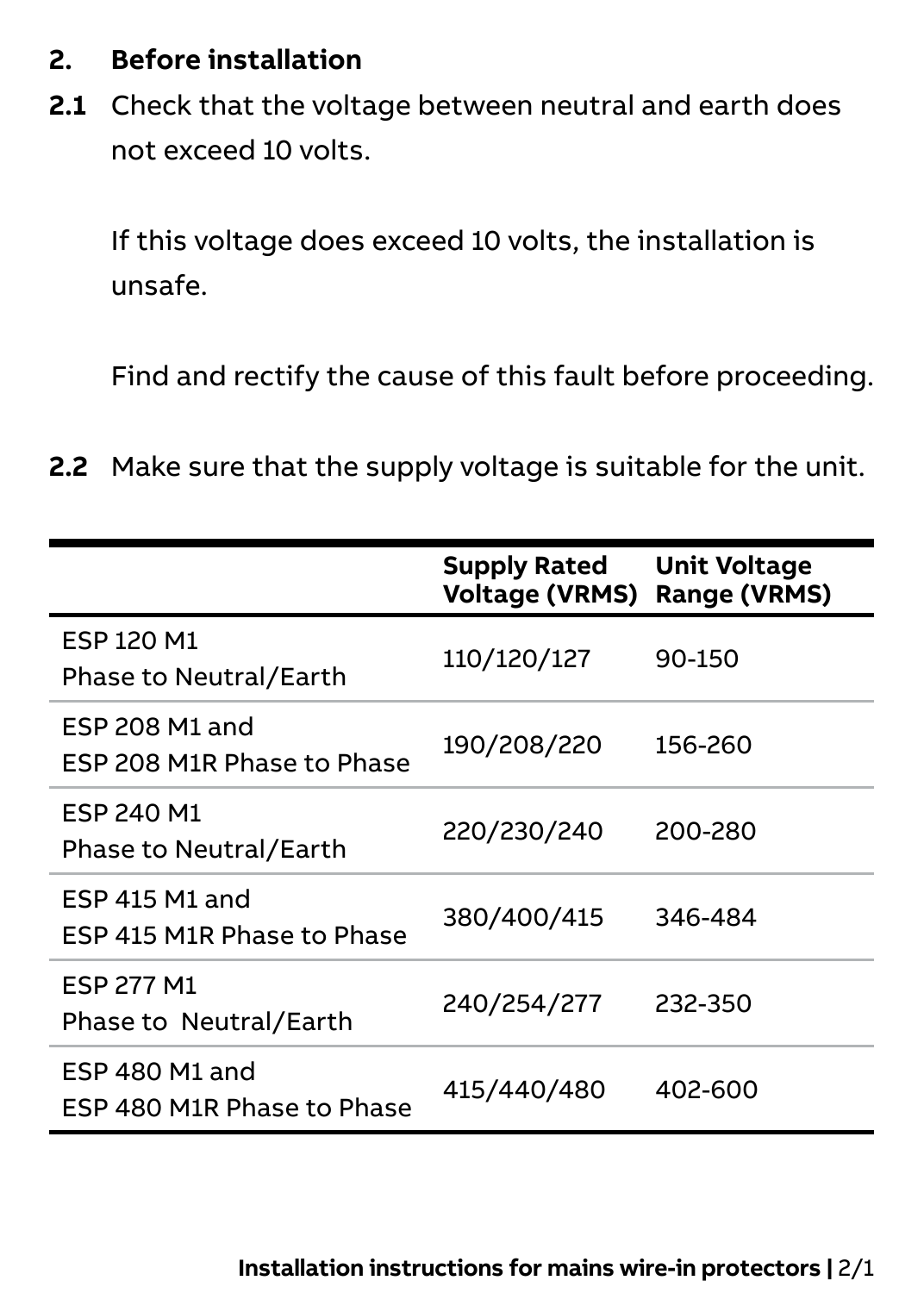

**Figure 1: ESP 415 M1 installed inside a power distribution panel.**

#### **3. Installation**

#### **3.1 Location**

Protectors need to be installed very close to the power supply to be protected. Usually the protector will be installed at a power distribution panel either inside it (Figure 1) or right next to it (Figure 2).

#### **3.2 Enclose the ESP unit**

The ESP unit has exposed terminals. For electrical safety, the unit must be installed within a panel or enclosure. For standard single and three phase units, where possible, install the unit within the power distribution panel behind a suitable viewing window.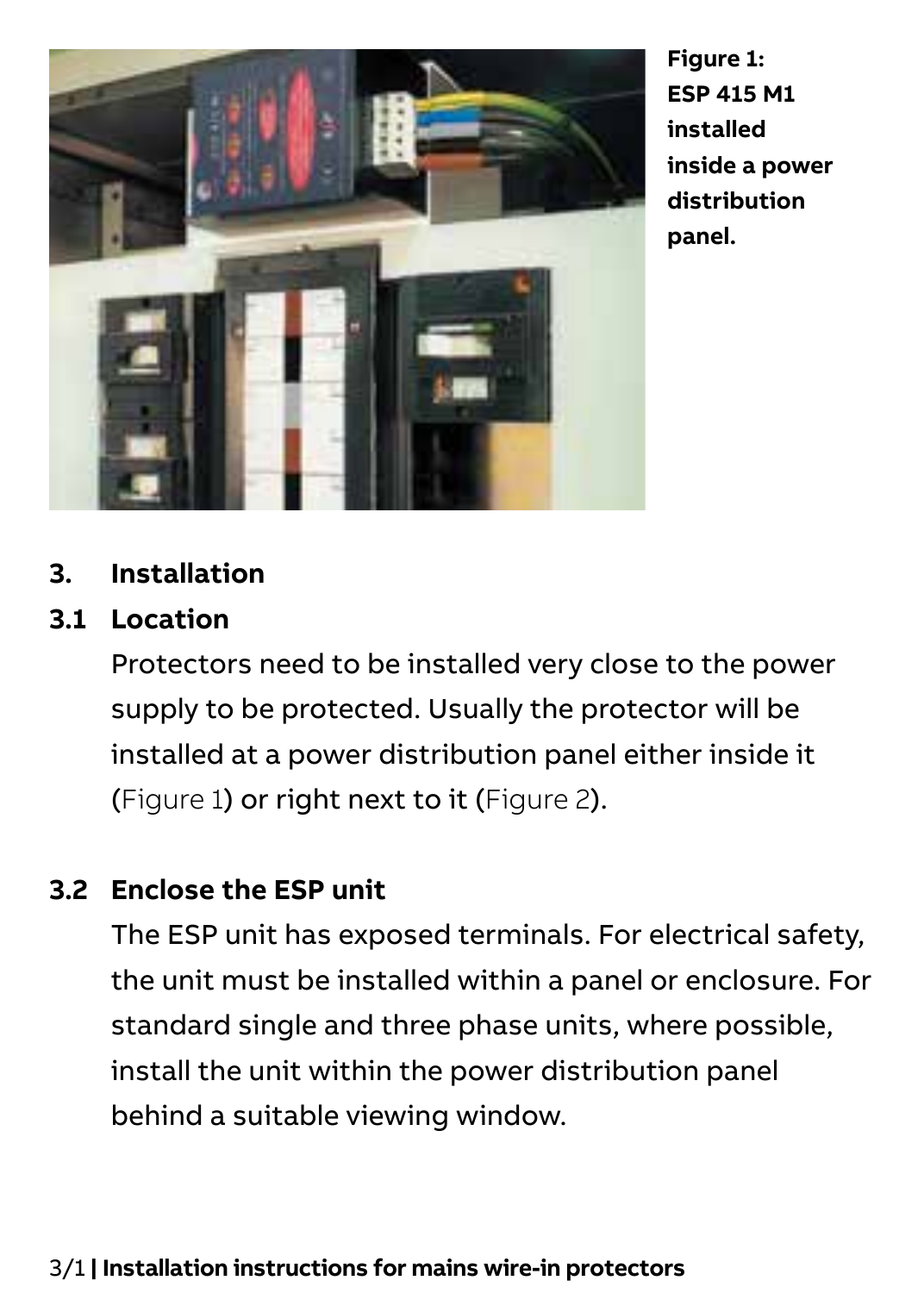

**Figure 2: ESP 415 M1 installed next to a power distribution panel.**

Alternatively, for three phase units, a remote display M1R option is available. These units can be installed within the power distribution panel with the remote display mounted on the front of the panel.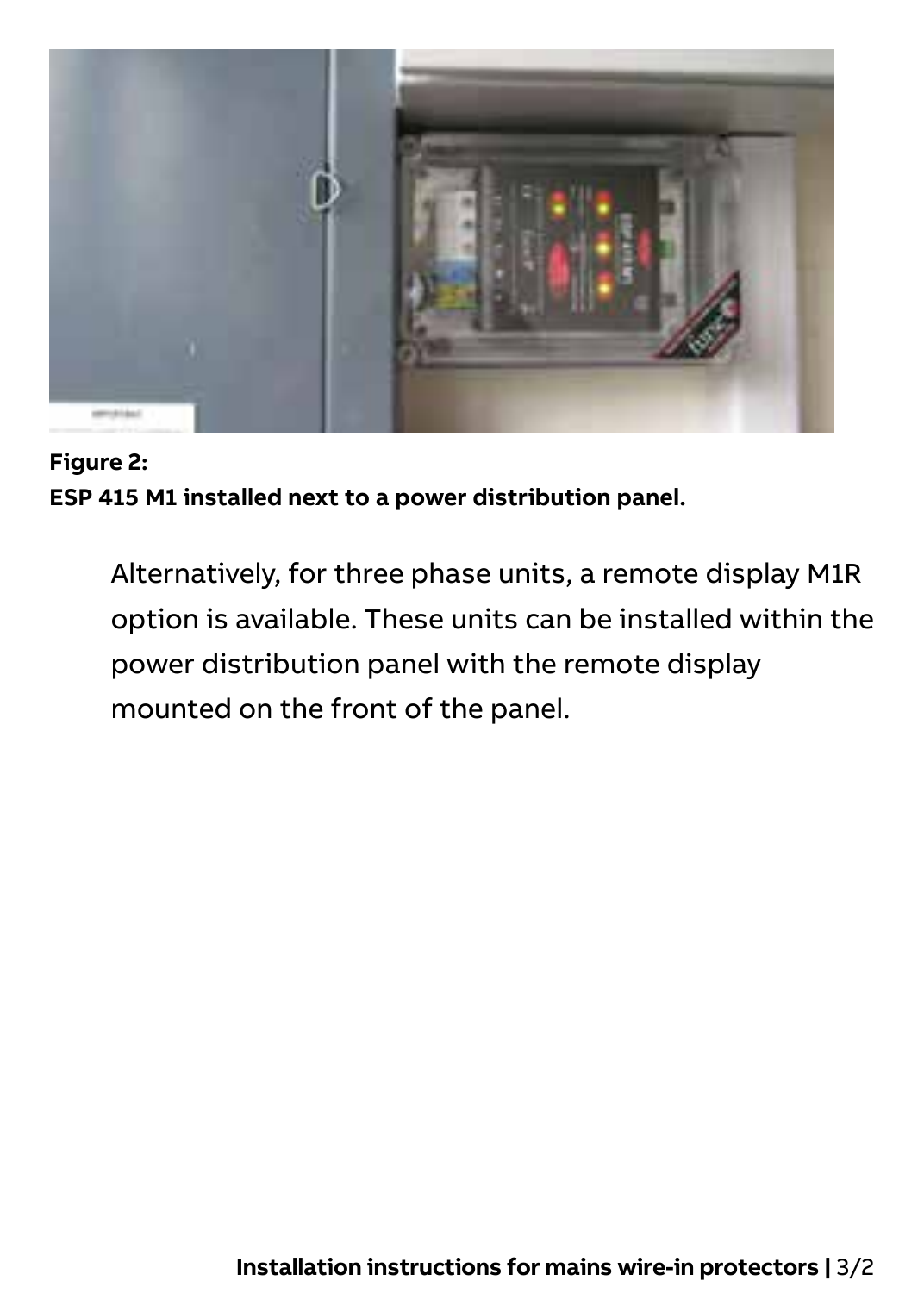

When mounting the units in existing metal panels or enclosures, ensure that the enclosure is securely bonded to the earth bar to which the ESP unit will be connected.

If it is not possible to install the unit within the distribution panel it should be mounted in a separate enclosure, see Figure 2, as close as possible to the distribution panel (see 3.9 - Length of connecting leads). Gland the enclosure onto the power distribution panel. Suitable enclosures are available from Furse.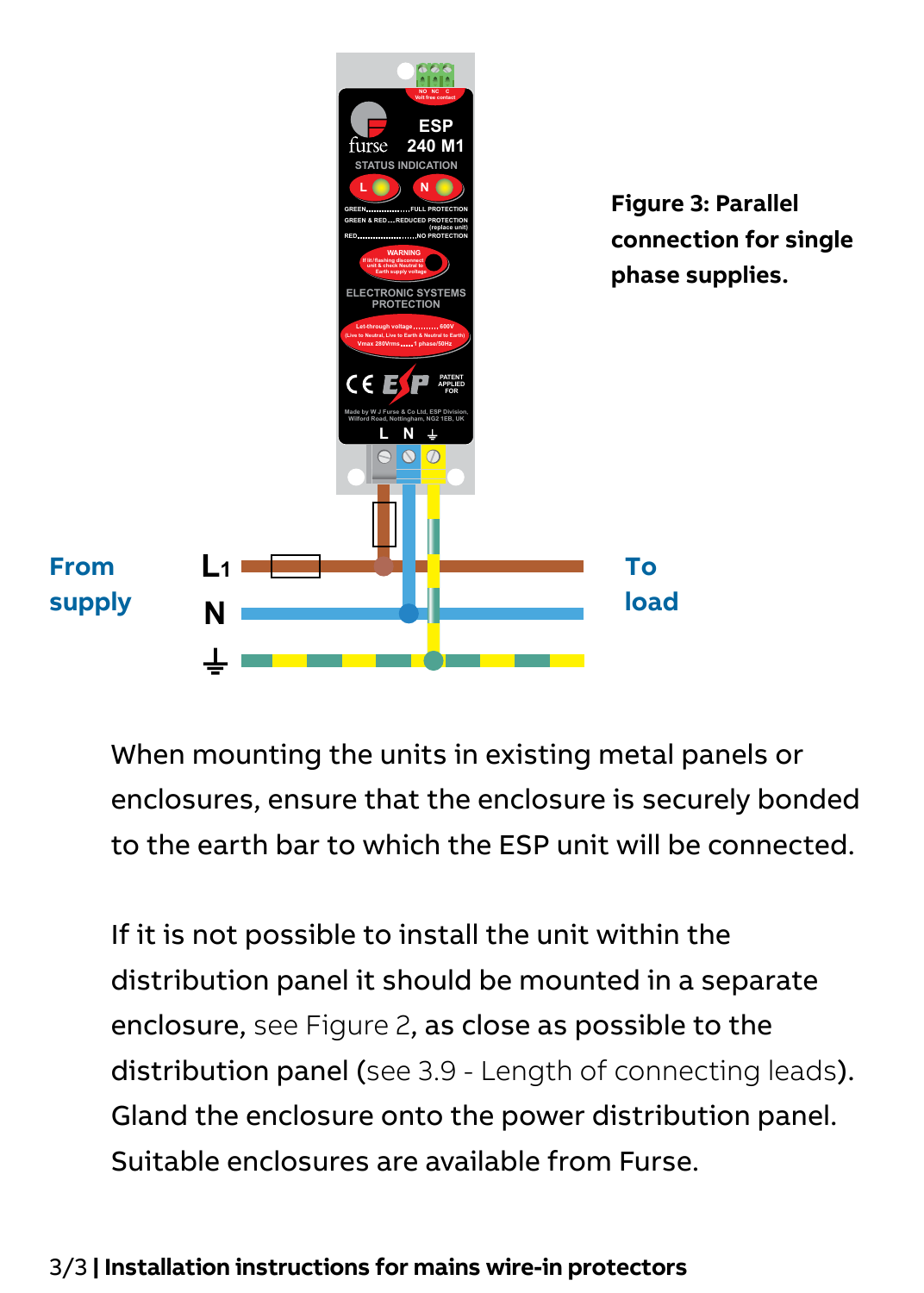

#### **3.3 Parallel connection**

ESP mains wire-in protectors are connected in parallel with the supply to be protected. See Figure 3. The connecting leads do not carry the load current of the supply, only the current associated with suppressing the transient overvoltage.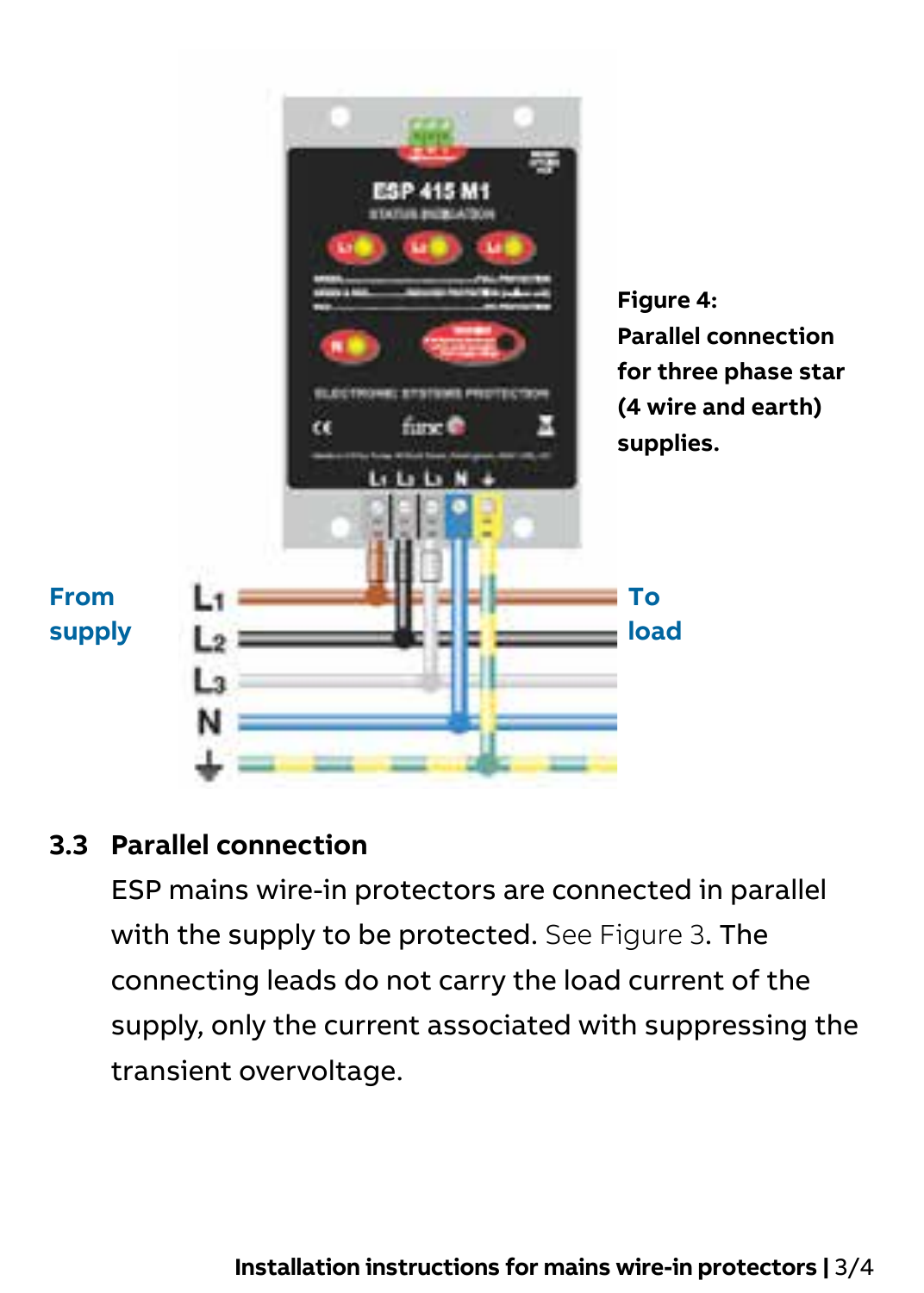#### **Figure 5:**

**ESP unit mounted within a distribution board connected to the incoming supply on the load side (ie downstream) of the isolator. (Note the additional earth bond to the metalwork of the distribution board. This technique is explained in 3.9(iii).)**



Figures 3 & 4 show connection diagrams for single phase and three phase star power supplies.

Connecting leads to the unit need to be kept short in order to minimise additive inductive voltages.

#### **3.4 Connection to phase, neutral and earth**

Connections are made to each supply conductor including earth. Terminals marked L, N,  $\div$  (single phase units) or L1, L2, L3, N,  $\frac{1}{2}$  (three phase units) must be connected to phase/live, neutral and earth respectively.

#### 3/5 **| Installation instructions for mains wire-in protectors**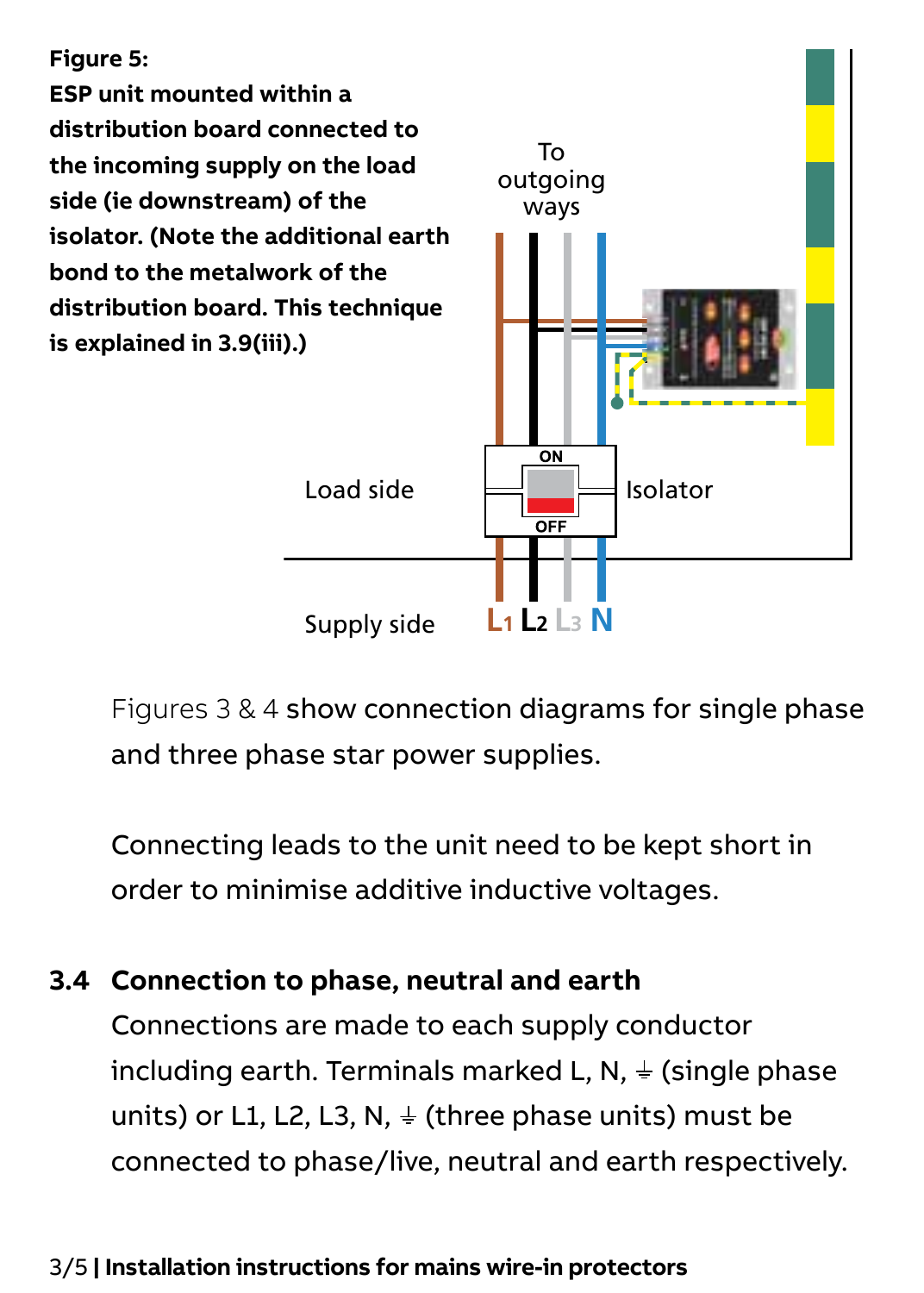### **Under no circumstances must the ESP unit be installed without connection to its neutral.**

Where no neutral is present (eg delta supplies) the neutral (N) terminal on the ESP unit must be connected to earth in addition to the earth ( $\frac{1}{2}$ ) terminal. This will result in a greatly increased earth leakage current. On some delta supplies the voltage between phase and earth/ neutral may exceed the rating of the ESP unit. Consequently, the supply's phase to earth voltage must be checked before installing the ESP unit.

**We recommend that you consult ABB Furse ESP before installing ESP units on delta supplies.**

#### **3.5 Connection point**

### **(a) Protecting supplies feeding equipment in the building**

The ESP unit is typically connected to the power supply at a power distribution board/panel, either:

- (i) on the load side of the incoming isolator (Figure 5).
- (ii) on the closest available outgoing way to the incoming supply (ie the incoming isolator).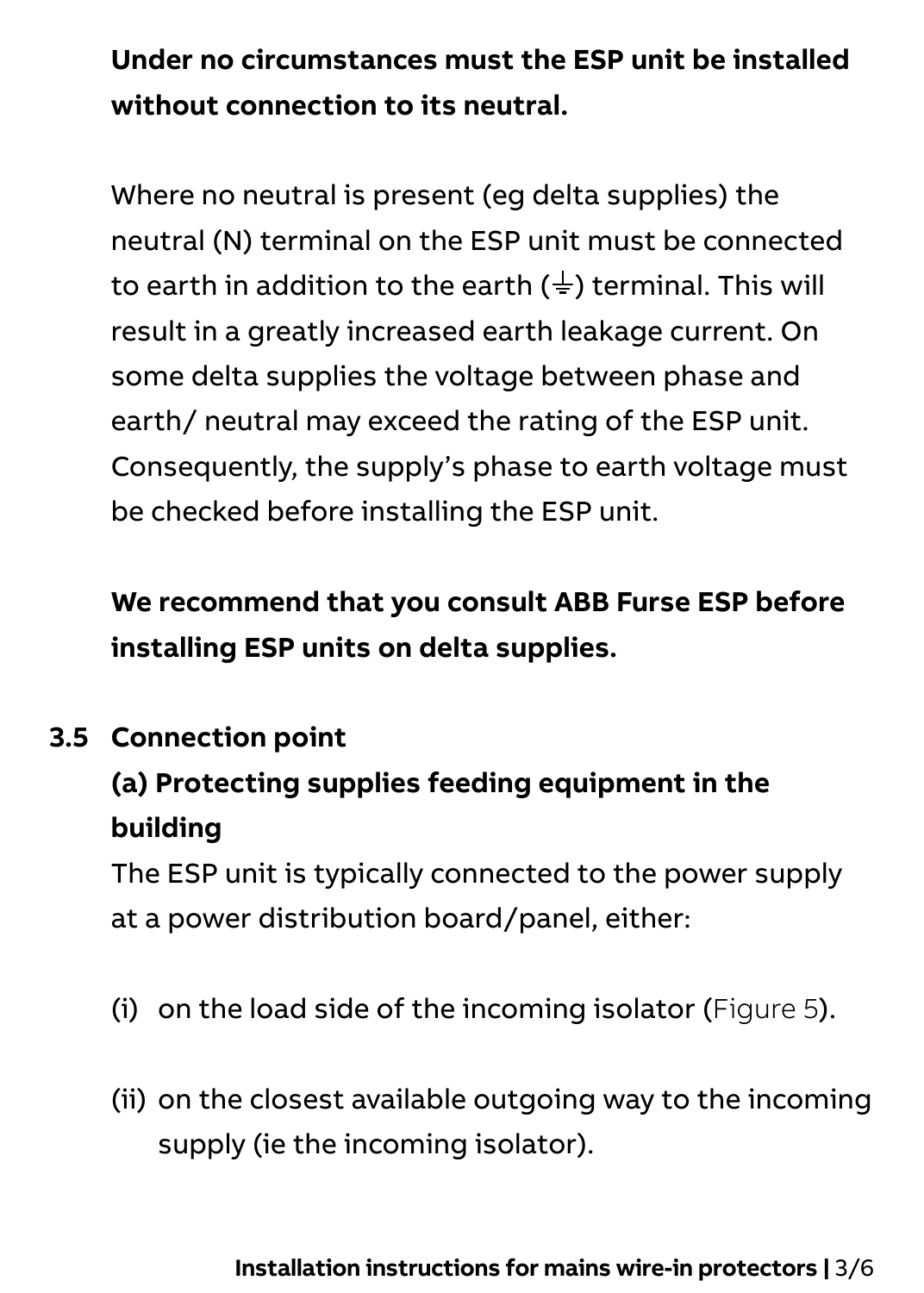

#### **Figure 6:**

Figure 6:<br>Three phase ESP protector connected to the nearest available outgoing **(MCB) way to the incoming supply. The MCB also provides the means of isolation. Since there is insufficient space within the distribution board the ESP unit has been mounted within a separate enclosure, directly alongside the board. Note the double connection to earth, in order to compensate for the long connecting leads. (See 3.9 Length of** 

> The ESP unit can be connected via one of the distribution board's outgoing fuseways or circuit breakers.

 Ideally, the ESP unit should be connected to the outgoing way which is nearest to the incoming supply (or isolator). See Figure 6.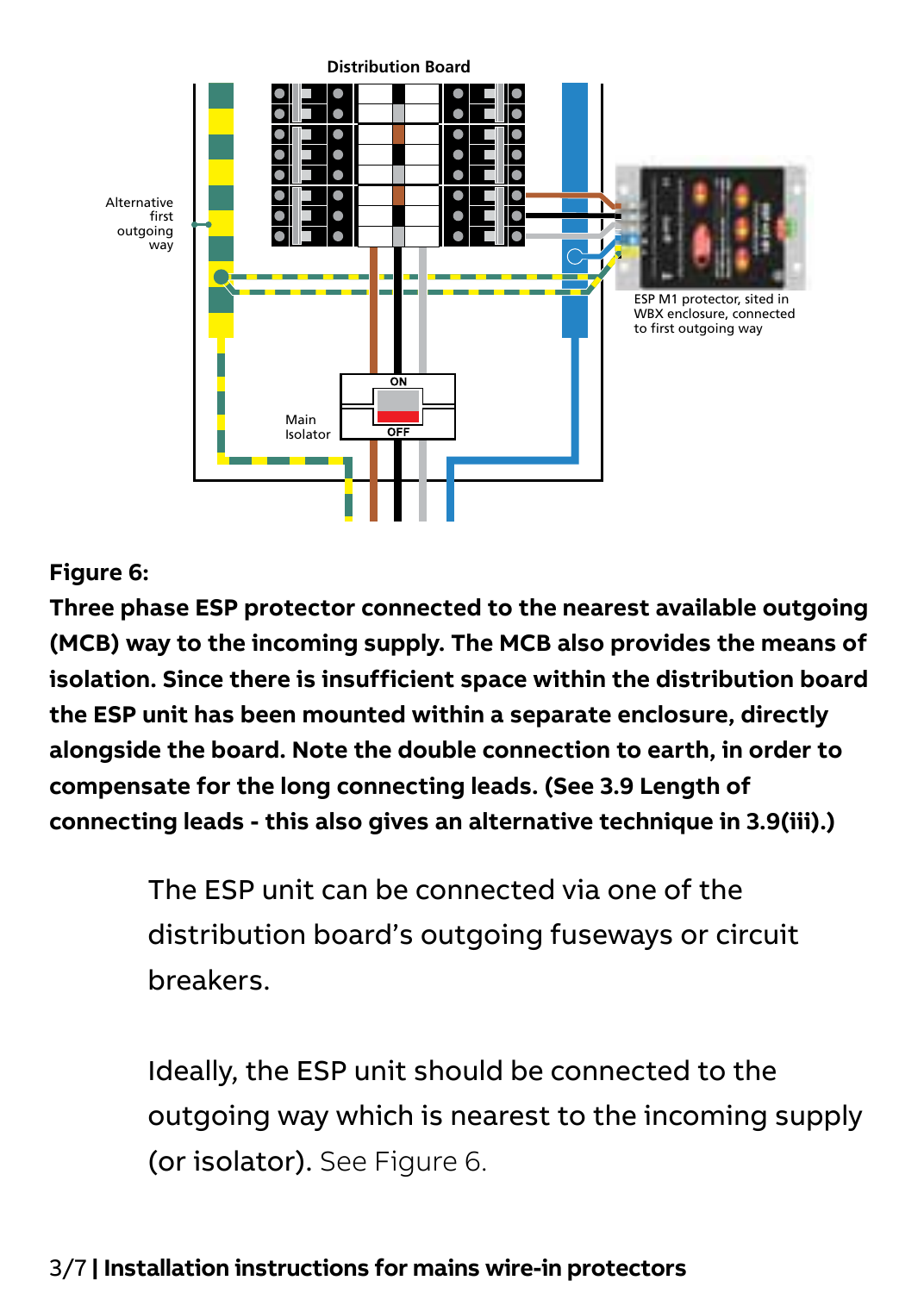

 On small, compact, metal cased distribution boards, (such as small MCB boards) the first way is preferable, although any outgoing way is suitable.

 On a large board such as a cubicle switchboard, it is better to install the protector on the load side of the incoming isolator

(eg in the metering section) for optimal protection.

(iii) directly to the busbars via suitable HRC fuses, switch fuses or MCCBs - see Section 3.7.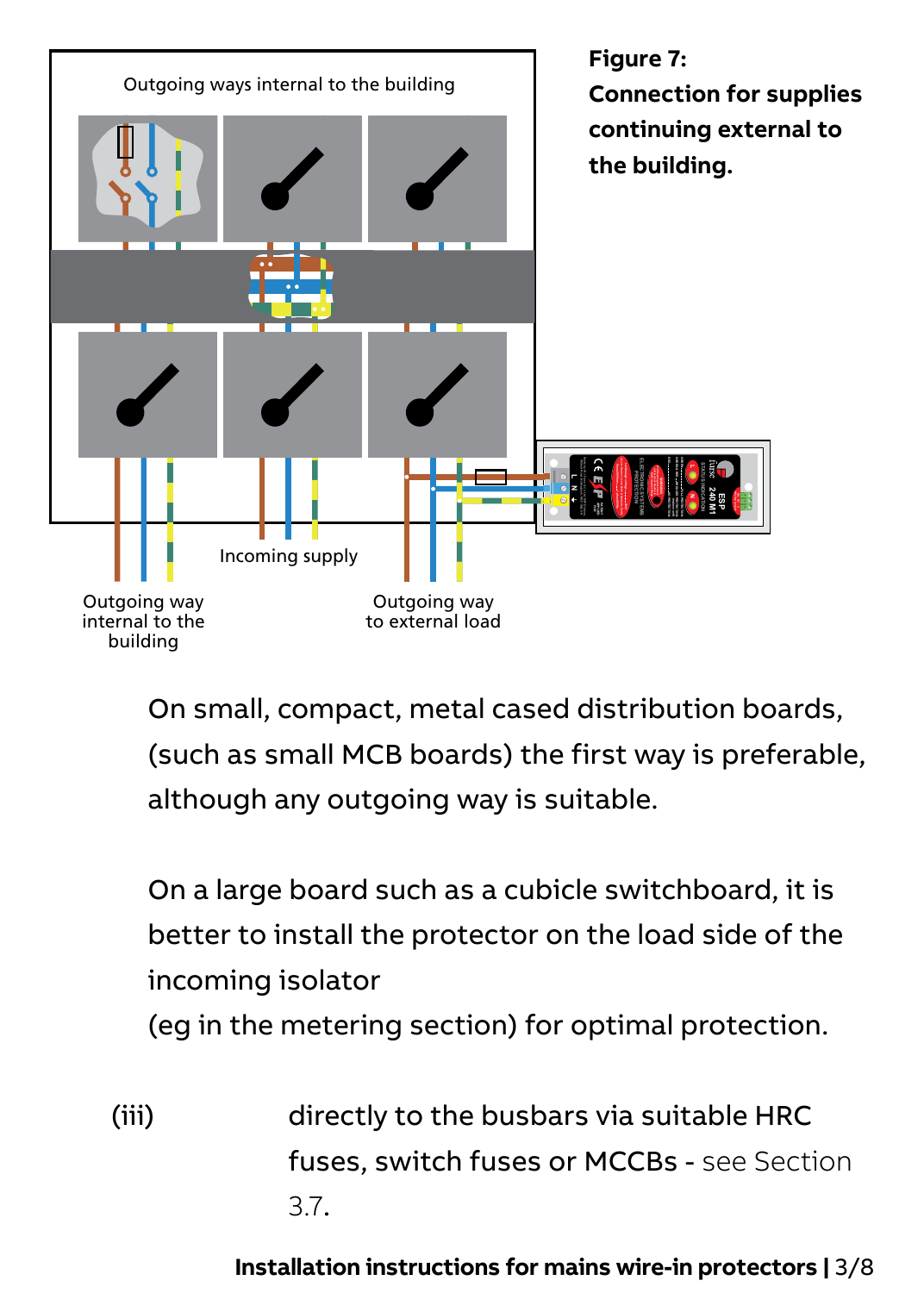#### **(b) Protecting supplies going out of the building**

The connection methods 3.5a (i to iii) are not suitable for protecting a power distribution board which provides a supply to outside the building - either to a separate building or some other external load (eg site lighting).

To protect the equipment inside the building, from transient overvoltages entering the board on the outgoing feed, protection should be installed close to the external load. See Figure 7.



**Figure 8: ESP unit installed on incoming side of distribution board.**

**Figure 9: Installation of ESP unit on first outgoing way of distribution board.**

#### **3.6 Isolation**

It is good practice to be able to isolate or disconnect the ESP unit from the supply. The supply to the entire distribution board should not be switched off on many computer power supplies and other critical loads.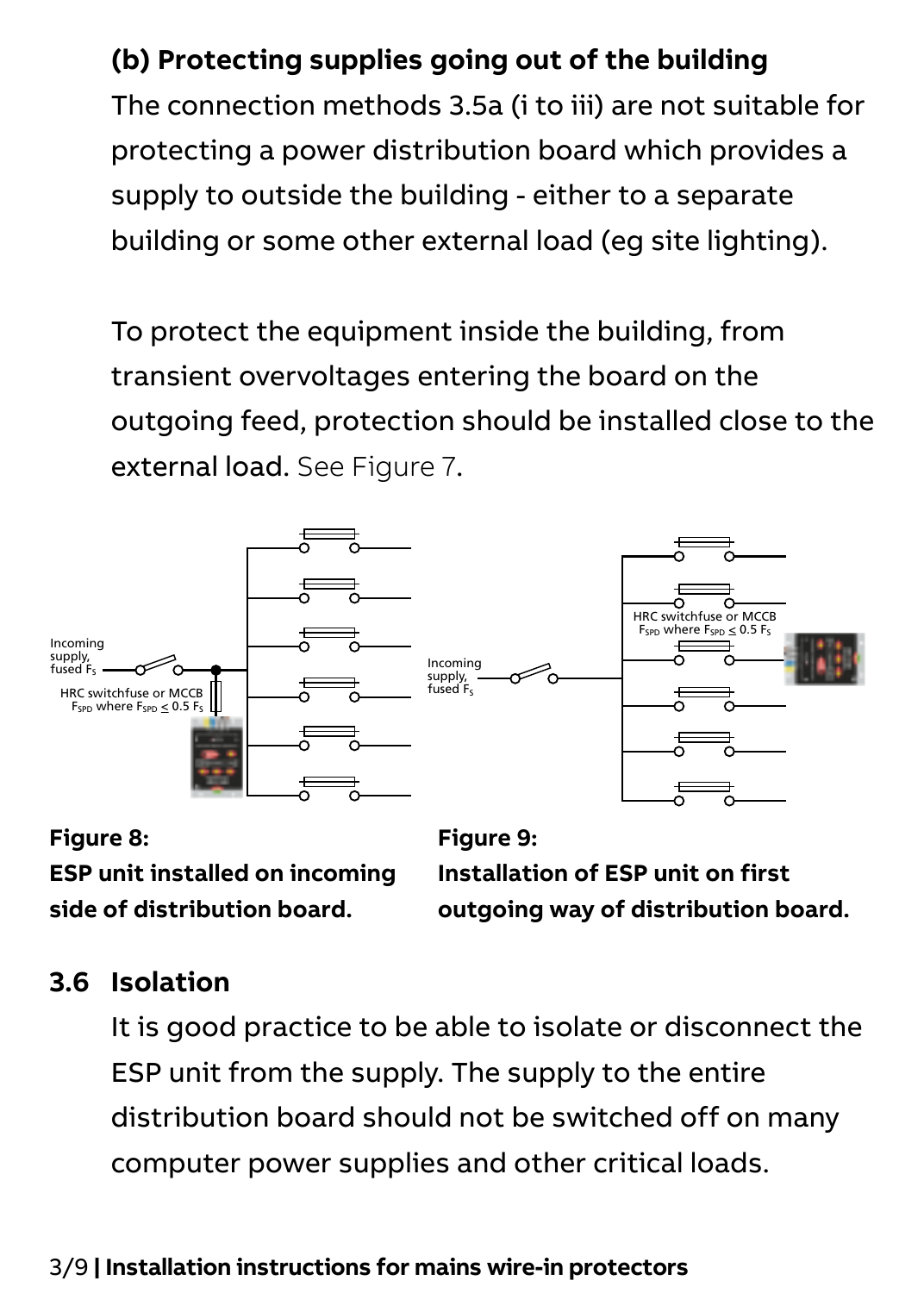

The means of isolation should therefore be installed in the connection to the ESP unit. Figures 8 & 9 show example connection schematics. Where it is also necessary to fuse the connection to the ESP unit (see 3.7 Fuse connecting leads) this can be achieved through use of a switchfuse, MCCB or type 'C' MCB.

#### **3.7 Fuse connecting leads**

The connecting leads to the phase/live terminals of the ESP units should be fused. This is to protect the

**Installation instructions for mains wire-in protectors |** 3/10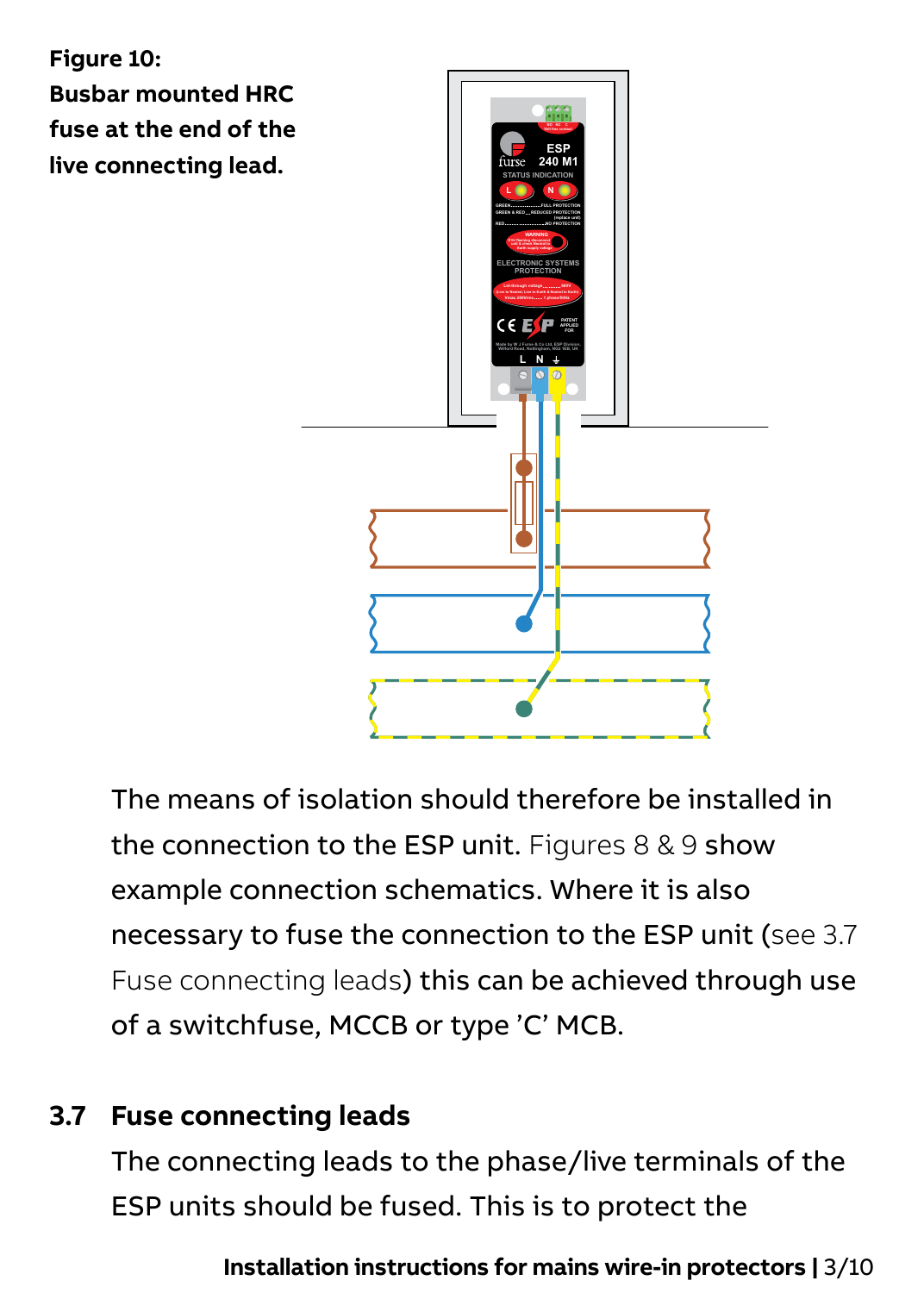connecting leads in the event of a short circuit. The fuse to the ESP unit (FSPD) should be lower than the upstream supply fuse FS by a sufficient enough factor to ensure fuse discrimination. As a general guide a factor of at least 2 could be used (FSPD ≤ 0.5 FS), where the maximum fuse to the ESP unit required is 125 Amps (if the supply fuse is 250 Amps or greater).

Refer to the fuse manufacturer's operating characteristics to ensure discrimination, particularly where an installation includes a mixture of types of fuse, or of fuses and circuit breakers.

Live/phase connecting leads can be fused by either:

- (a) installing appropriate high rupture capacity (HRC) fuses or switchfuses in the connecting leads at the supply end of the lead (See Figure 10), or
- (b) installing up to a 125 Amp circuit breaker (MCCB or type 'C'MCB).

Where the ESP unit is installed via an outgoing way (3.5b earlier) this should incorporate up to a 125 Amp HRC fuse or circuit breaker.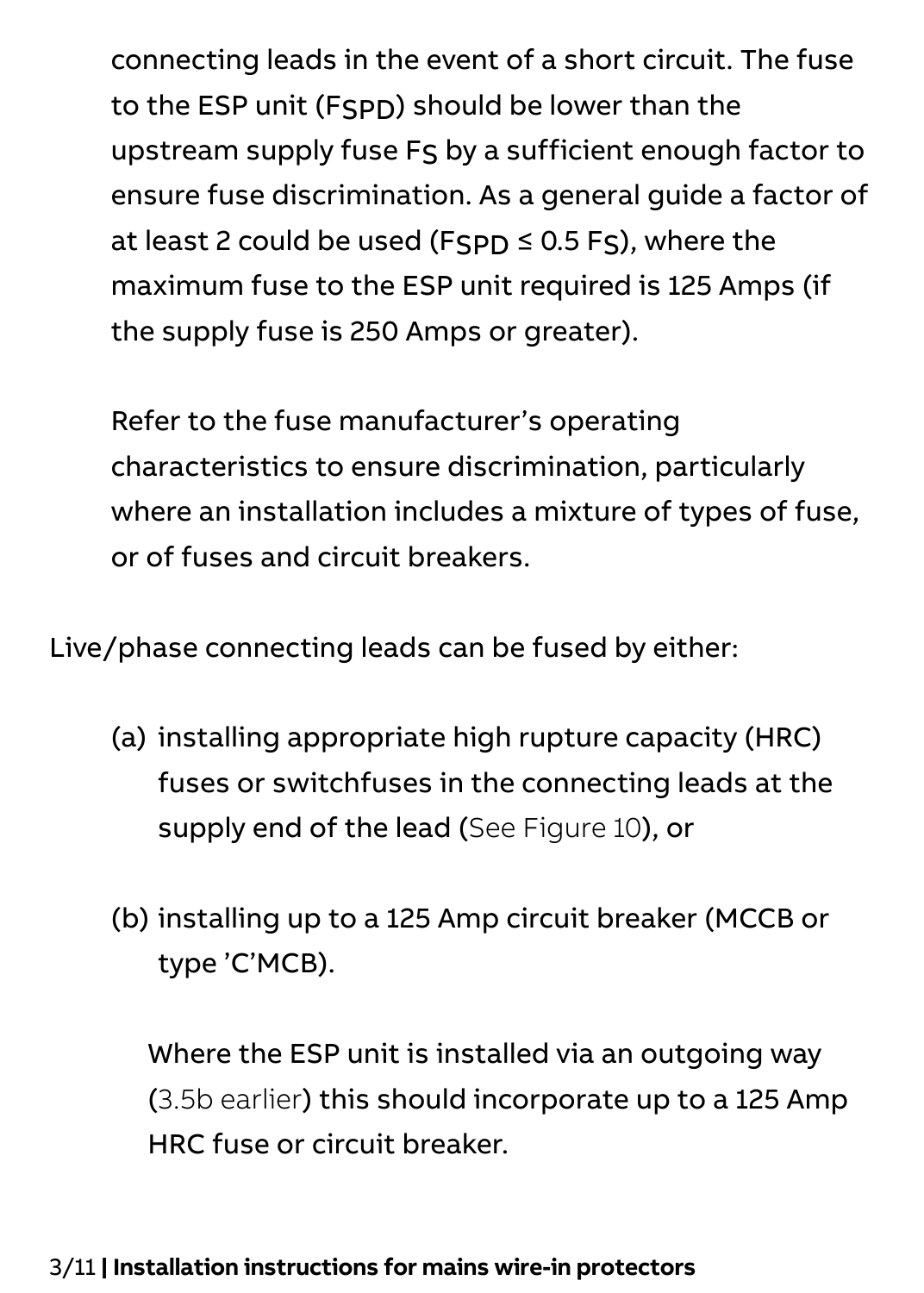#### **3.8 Size of connecting leads**

The connecting leads between the terminals of the ESP unit and the power supply, should be 10 mm2 multi stranded conductor (copper). If required, the terminals on the ESP unit will accept connecting leads of up to 25 mm2 .

#### **3.9 Length of connecting leads**

The connecting leads should be kept as short as possible and ideally should not exceed 25 cm (10 inches) from the busbars to the unit's terminals. **ESP units can be mounted upside down or on their side if this facilitates shorter connecting leads.**

**WARNING:** The longer the connecting leads (between the mains cable or busbars and the terminals of the ESP unit) the greater the additive voltage let-through by the installed protector.

If the resultant let-through voltage is higher than the susceptibility level of the equipment to be protected. damage will result.

ESP protectors with remote display units (M1R variants) allow the protector to be mounted with short connecting leads whilst allowing the display to be positioned independently (eg conveniently on the front of the panel).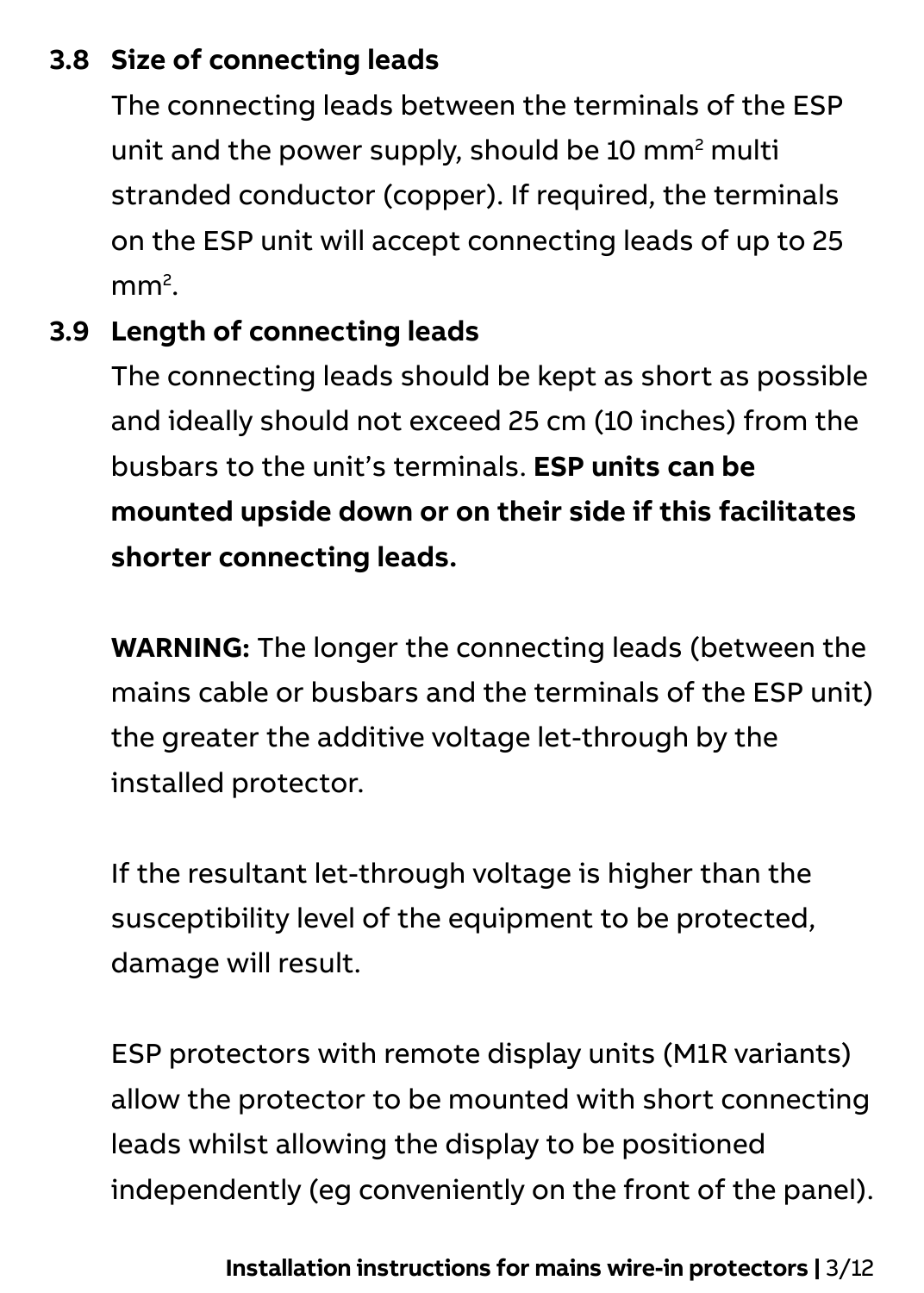The display is connected to the protector via the supplied 1 m cable (2 m or 4 m cable optional - contact ABB Furse).

The remote display drilling template can be found at the back of these instructions.

Connecting leads up to 50 cm (20 inches) can be used when:

 $(i)$  two sets of 6 mm<sup>2</sup> cables are used (ie two sets of live, neutral and earth conductors). Each set of conductors is tightly bound together, using Ty-Raps® , tape or spiral wrap.

This should be done for the entire length of the cable or as far as is possible. The two sets of bound conductors should be separated in their routeing. Ideally a distance of 10 cm (4 inches) should be maintained between the two sets of conductors as far as possible. See Figure 11

#### **Figure 11:**

**For connecting leads of up to 50 cm use two sets of conductors (L1, L2, L3, N,**  $\neq$  **). Each set of conductors has been tightly bound and separated in their routeing.**

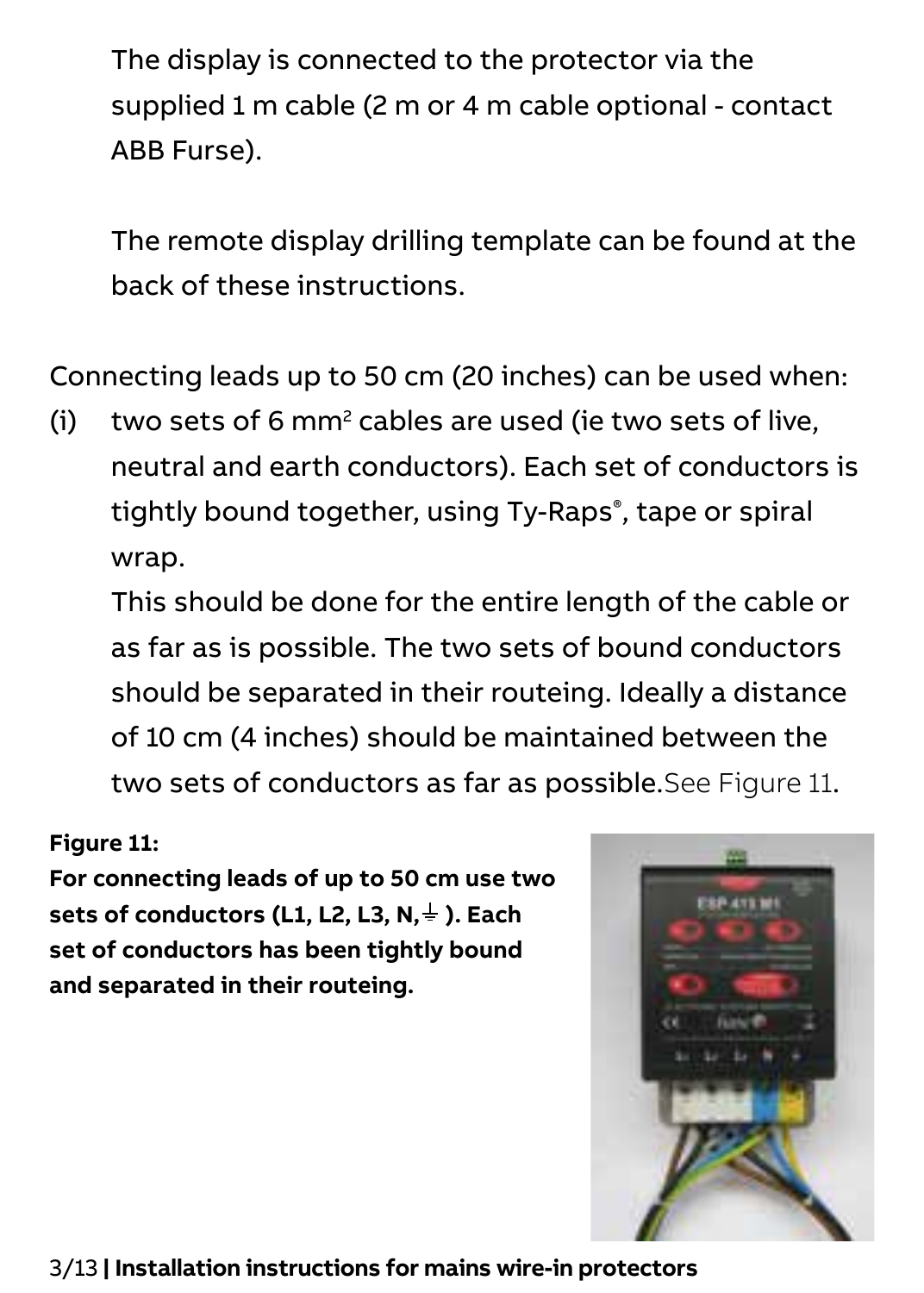- (ii) alternatively, if only one conductor needs to be longer than 25 cm then use a pair of separated (as above) conductors to make that connection. See Figure 6.
- (iii) for metal distribution boards, if only the earth connection needs to be longer than 25 cm, the following procedure is suggested (See Figure 5):
	- (a) using 6 mm<sup>2</sup> cable make one connection from the ESP unit to the earth bar.
	- b) a second short and direct connection, again using 6 mm2 cable, should be taken from the ESP unit to the metalwork of the distribution board.
	- (c) bond the earth bar to the metalwork of the distribution board.

The techniques outlined above (i-iii) are designed to minimise the inductance associated with the connecting leads.

#### **3.10 Bind connecting leads**

Connecting leads should be tightly bound together using Ty-Raps® , tape or spiral wrap. This should be done for the entire length of the cable or as far as is possible. See Figure 11.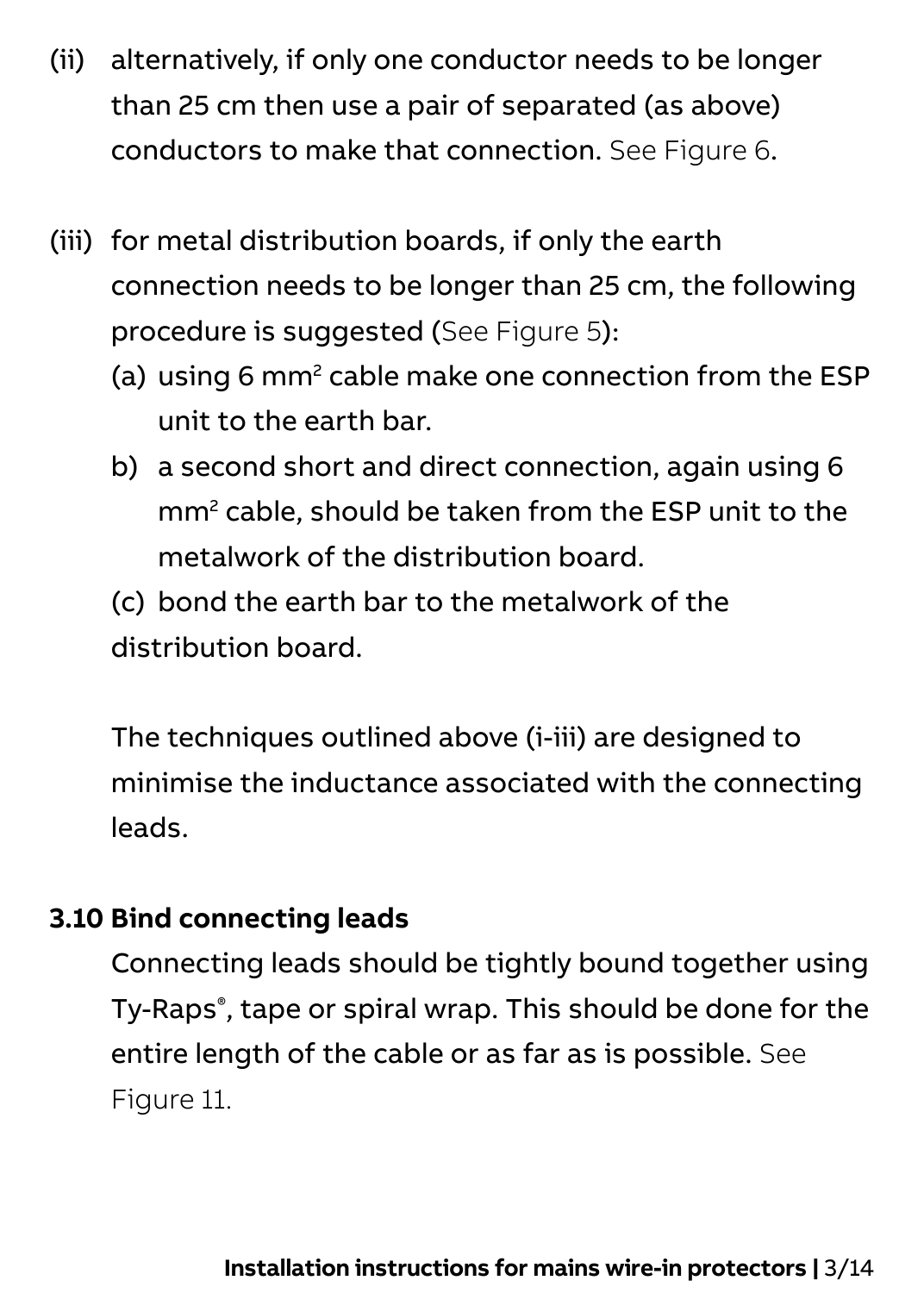#### **4. Installation check**

The ESP unit should now be correctly installed. Switch the power supply on. Check that a green LED per phase and neutral is lit. See Figure 12. The unit is now fully operational.

Watch the WARNING light for 30 seconds. If it is flashing or lit there is a problem with your installation (see opposite).



**Figure 12:**

**Status indication lights showing full protection on all phases. On M1R units, status indication is shown on the remote display unit.**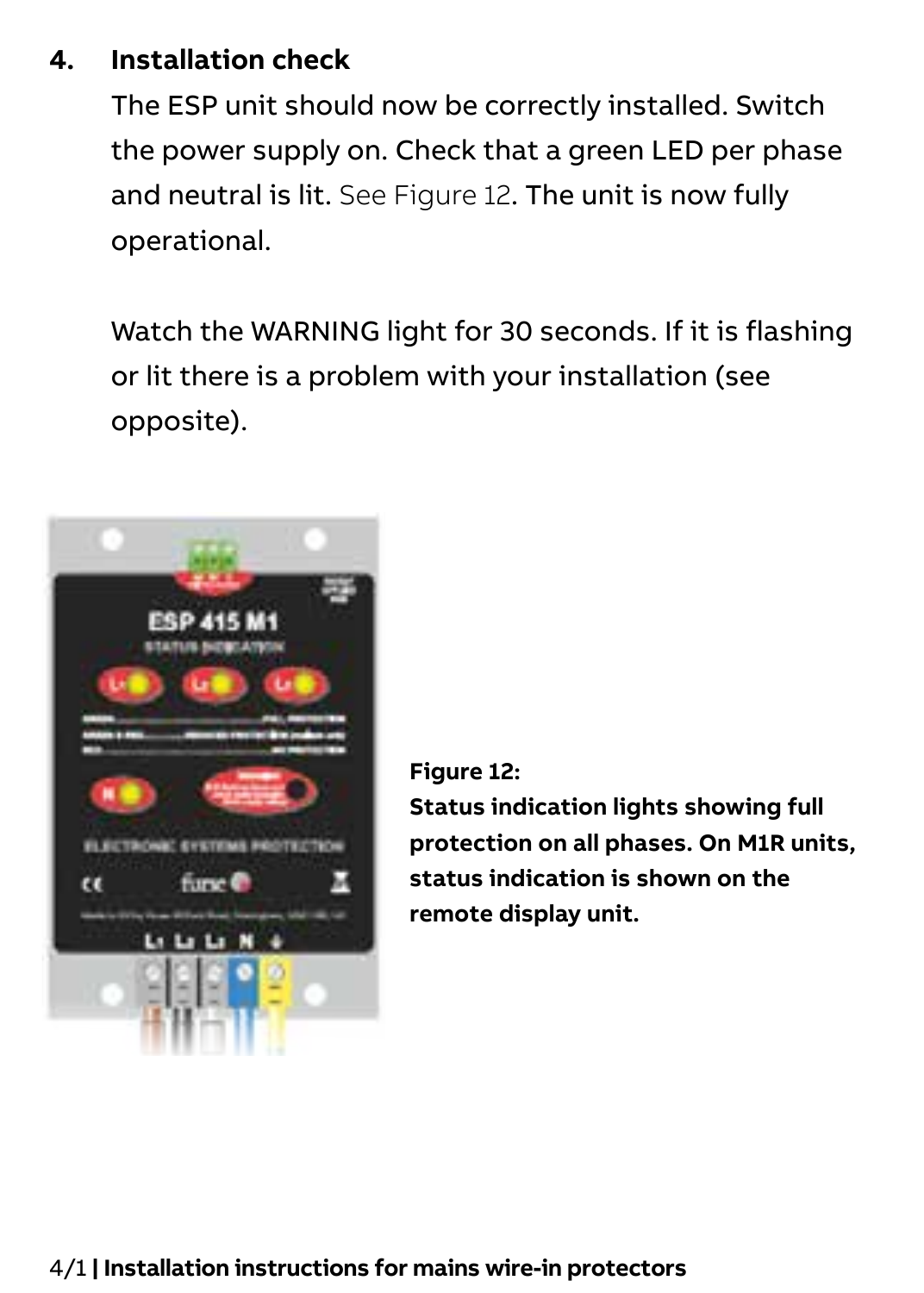#### **5. Neutral-earth warning light**

If the WARNING light is illuminated there is an excessive voltage present between neutral and earth.

#### **The WARNING light should never be illuminated.**

#### **(a) Illumination at time of installation**

If the WARNING light flashes as soon as the mains supply to the ESP unit is turned on, one of the phase/live cables may have been connected to neutral and the neutral to phase/live. Isolate or disconnect the ESP unit immediately. Check the phase/live and neutral connections and if a mistake has been made, correct it. If all the phase/live and neutral connections are correct, there is a fault with the mains supply (see (b) - below). Note: The ESP unit may have suffered damage - check the status indication (see section 6).

#### **(b) Illumination at any time**

The WARNING light will flash when the neutral to earth voltage exceeds 30 Volts. The faster the flashing, the higher the voltage between neutral and earth (at very high voltages the WARNING light may appear to be permanently illuminated). **Disconnect the ESP protector immediately and check the mains supply.**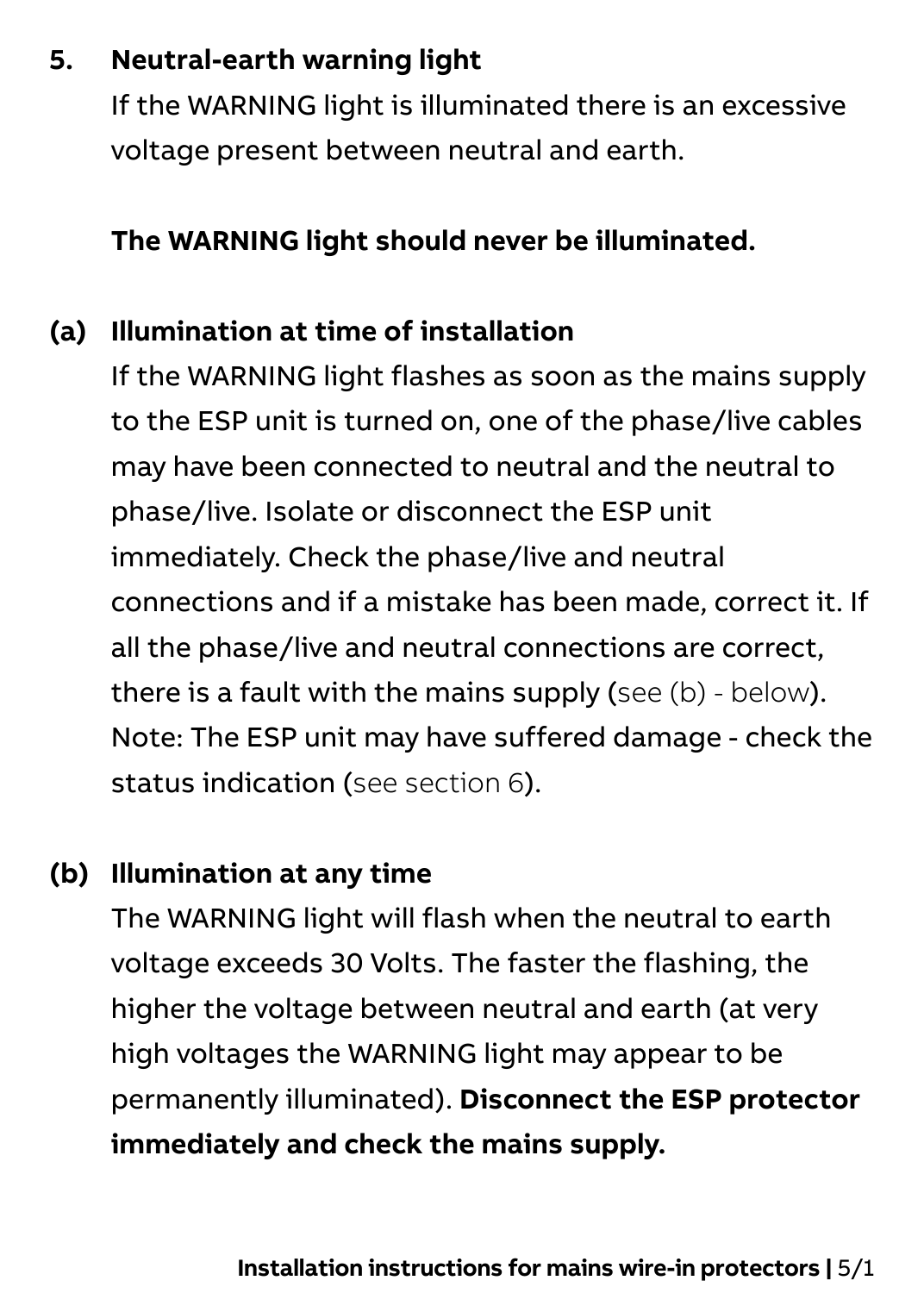The ESP protector should not be reconnected until the cause of the fault has been identified and rectified. Note: The ESP unit may have suffered damage - check the status indication (see section 6).

#### **6. Status indication**

ESP units give a continuous visual display of their status. They have a two colour indicator light, for each phase and neutral:

**Green only** = Full protection, power on.

- **Green + Red** = WARNING. Reduced protection, replace unit as soon as possible.
- **Red only** = NO PROTECTION. Replace ESP unit immediately.
- **No lights** = No power connection or system fault. Check external fuses and connections.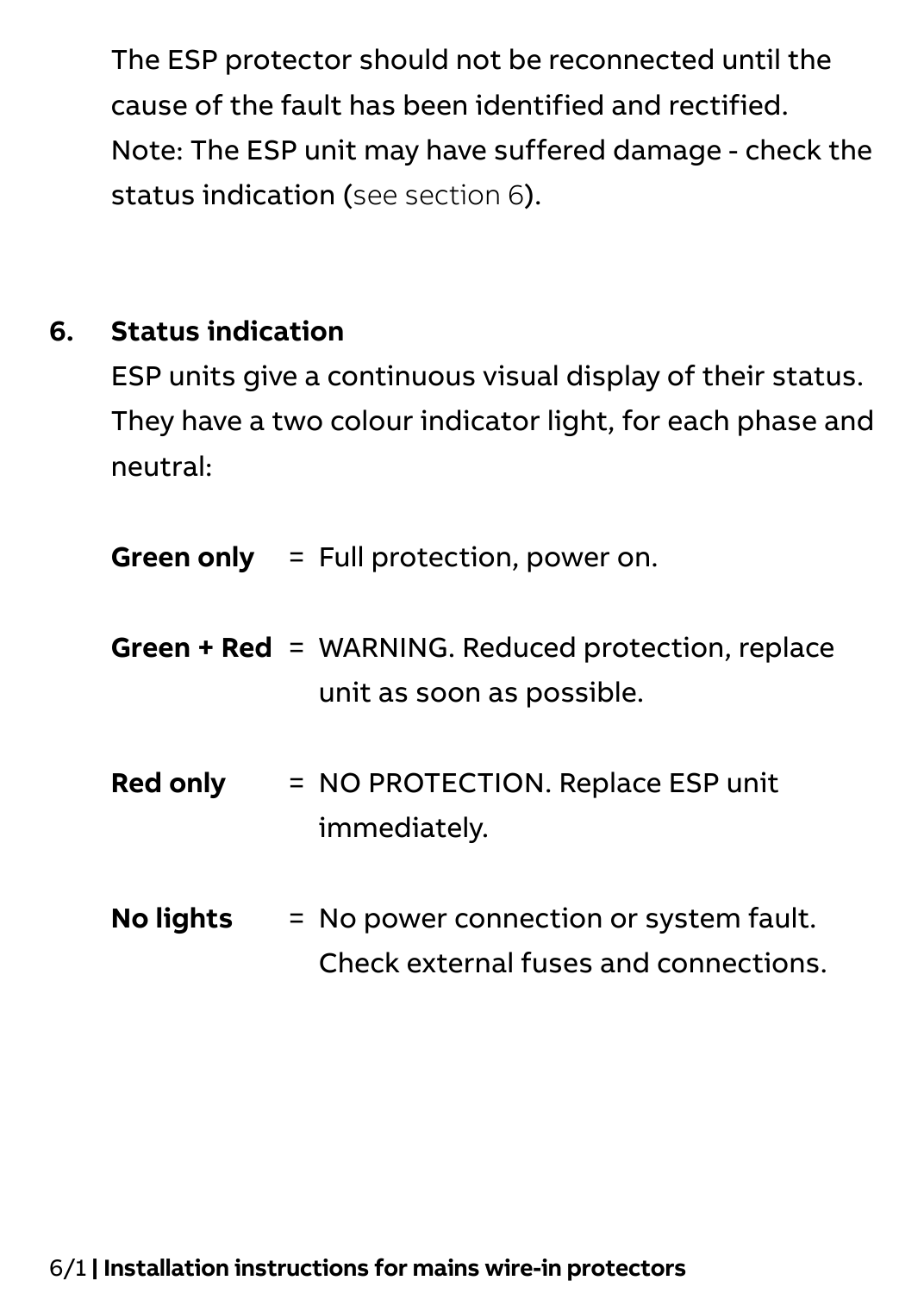#### **7. Remote indication**

A remote indication of the reduced protection state is provided for linking the protector to a building management system, remote telemetry, PLC or directly to an indication light or buzzer.

The unit has both a normally open and a normally closed volt free contact. The terminal for the volt free contact accepts 1.5 mm<sup>2</sup> cable (solid or stranded conductor) and is located on the top of the ESP unit. It has three terminals, marked:

**NO** = Normally Open **NC** = Normally Closed **C** = Common

The normally open (NO) contact is open when the ESP unit is healthy and power is present.

The normally closed (NC) contact is closed when the unit is healthy and power is present.

As well as providing warning of the reduced protection state, the normally closed volt free contact can also be used to signal power loss on one or more phases. eliminating the need for special relays. See Figure 13.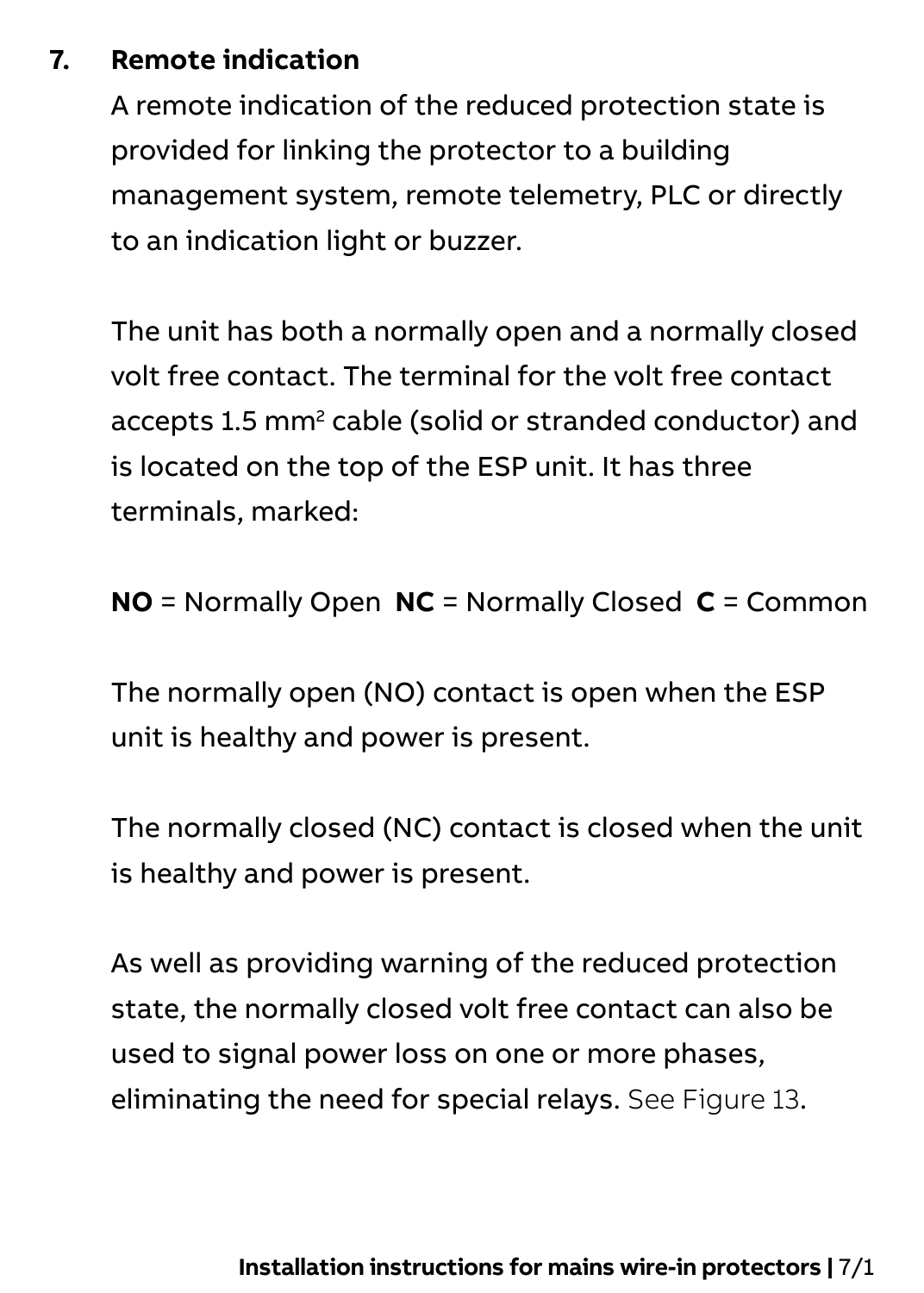The ESP units remote indication is rated at 1 Amp, 250 V AC.

Note: For reliable contact operation, the minimum permissible load is 10 mA, 5 V DC.

|                      | Unit<br>Healthy |        | <b>Reduced or</b><br>No protection |             |
|----------------------|-----------------|--------|------------------------------------|-------------|
|                      | <b>NO</b>       | NC.    | <b>NO</b>                          | NC.         |
| <b>Power Present</b> | <b>OPEN</b>     | CLOSED | <b>CLOSED</b>                      | OPEN        |
| Power Absent         | <b>CLOSED</b>   | OPEN   | <b>CLOSED</b>                      | <b>OPEN</b> |

**Figure 13:**

**Operation of normally closed (NC) and normally open (NO) volt free contact.**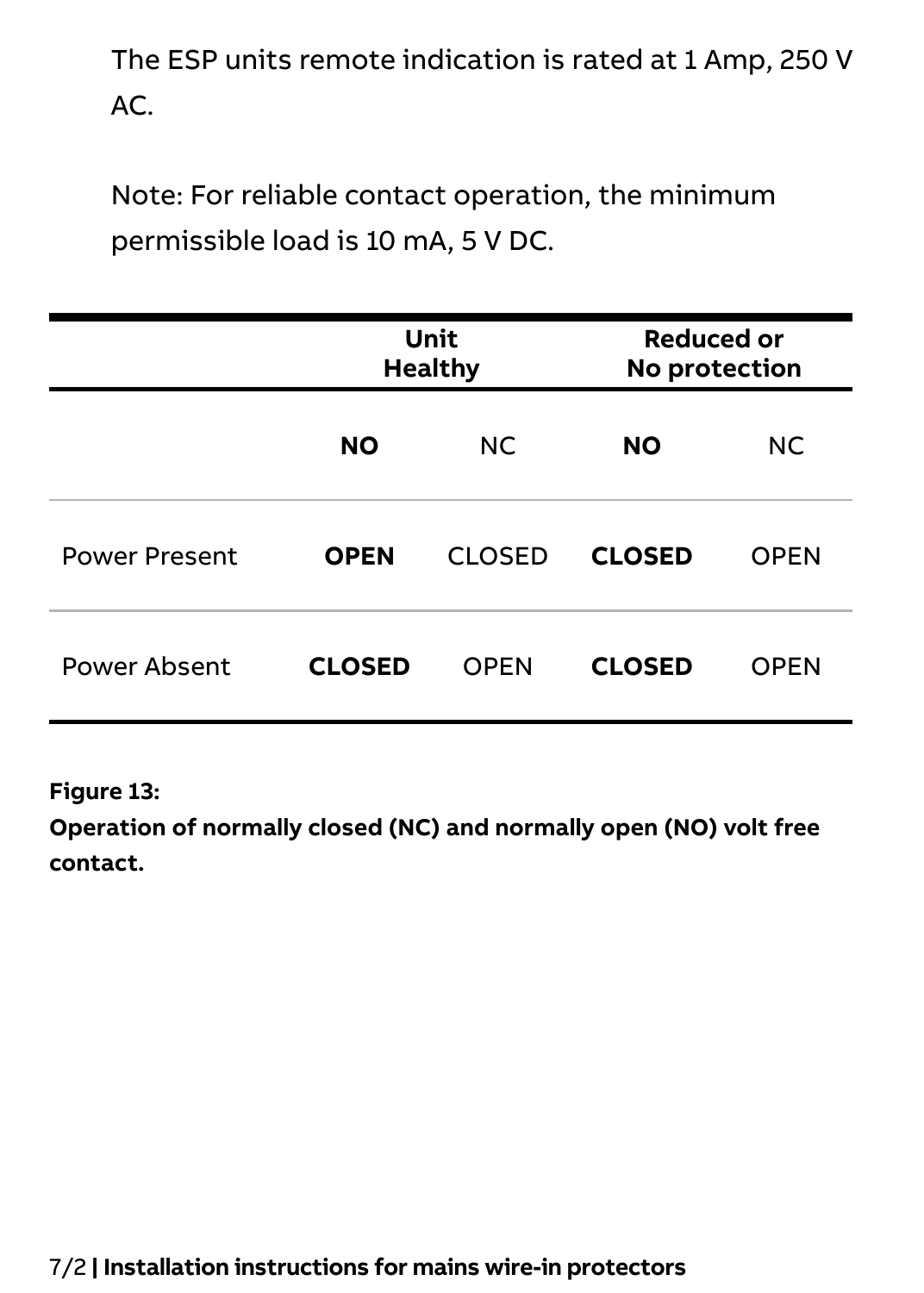#### **8. Maintenance**

Maintenance should be conducted at least once a year and also following lightning activity. Visually check:

- Visual status indication lights (see Status indication for interpretation)
- Condition of connecting leads and terminations

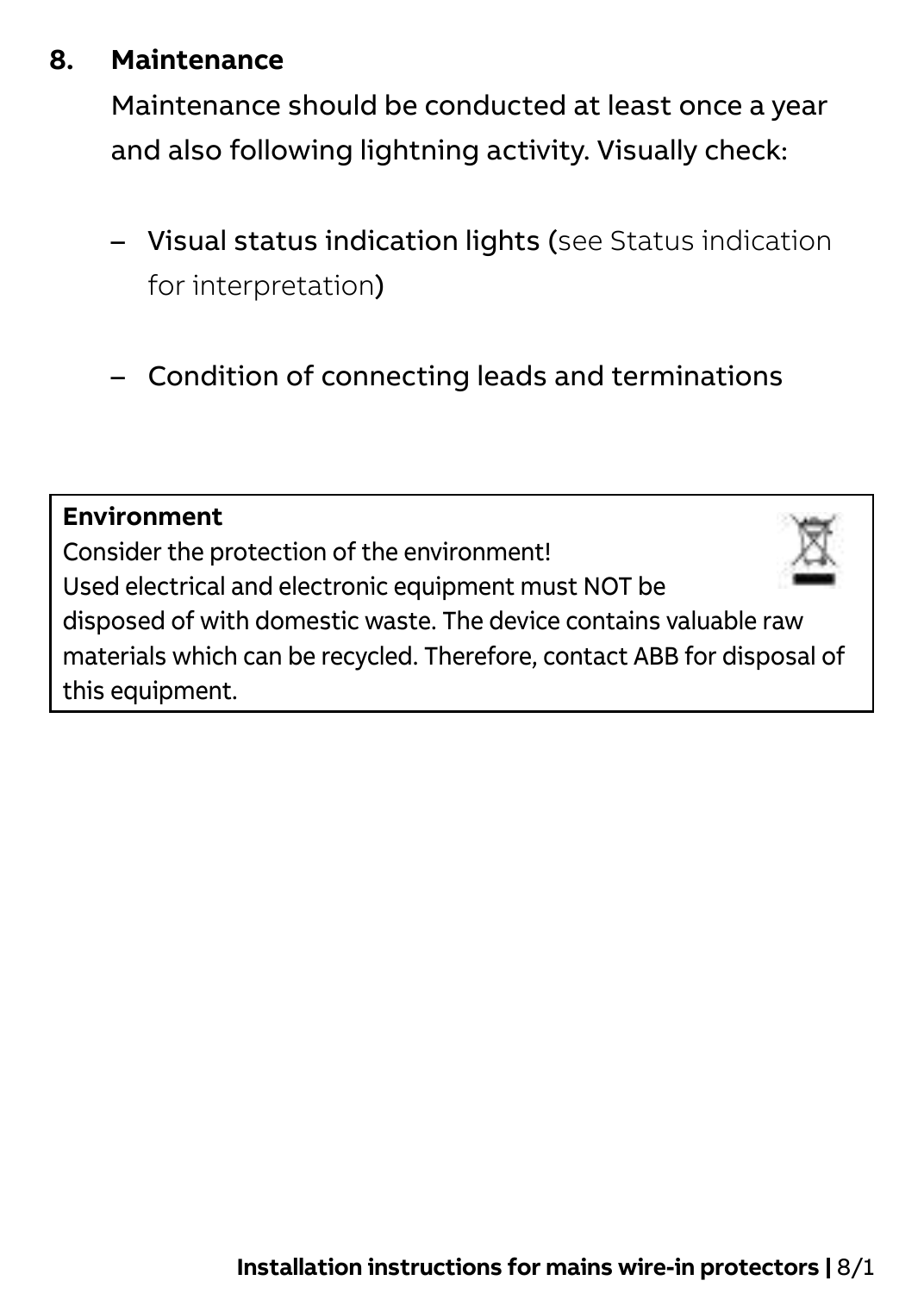#### **9. Application notes**

#### **9.1 ESP coordination**

ESP M1/M1R units are designed to fully coordinate with ESP units of equivalent system voltage on the same installation. For example the ESP 415 M2 located at the main distribution panel would coordinate effectively with the ESP 415 M1 unit typically located at sub-distribution panels. No additional de-coupling elements such as inductors are needed to ensure ESP units achieve coordination.

Always ensure ESP units are used on the same installation to ensure coordination. Mixing ESP units with alternative manufacturers' units could result in damage to both protection units and connected equipment through poor coordination.

#### **9.2 RCD units**

ESP units should ideally be installed before (or upstream of) residual current devices (RCDs) and not on the load side. ESP units should only be installed on the load side of the RCDs if the load in question is external to the building.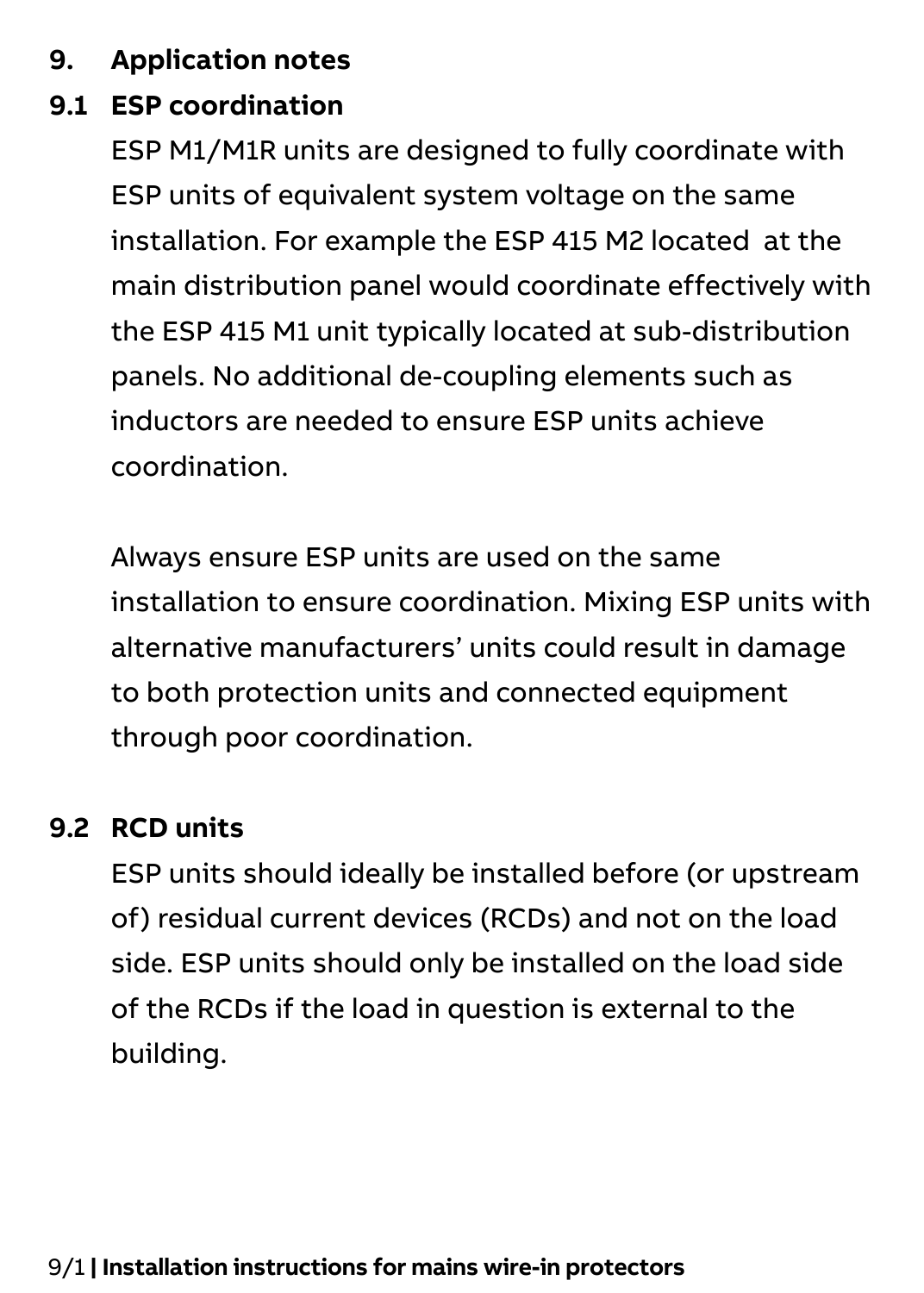This should help to reduce any spurious tripping of such devices due to transient overvoltages. Where ESP units are installed after (or downstream) of RCDs, special transient hardened RCDs (type 'S') should be used (e.g. ABB F 200 A selective type series).

#### **9.3 Insulation tests (flash testing)**

The ESP unit should be fully disconnected from the circuit before testing. Otherwise the ESP unit will treat the insulation test as a transient overvoltage and control the voltage to a low level - thereby defeating the object of the test.

#### **9.4 Duplex configuration**

For systems demanding extremely high reliability, ESP units can be connected in duplex format. The use of two units will achieve an improvement in performance and increased lifetime over a single ESP unit at high discharge current levels. Each unit should have its own (separate) wiring and its own isolation.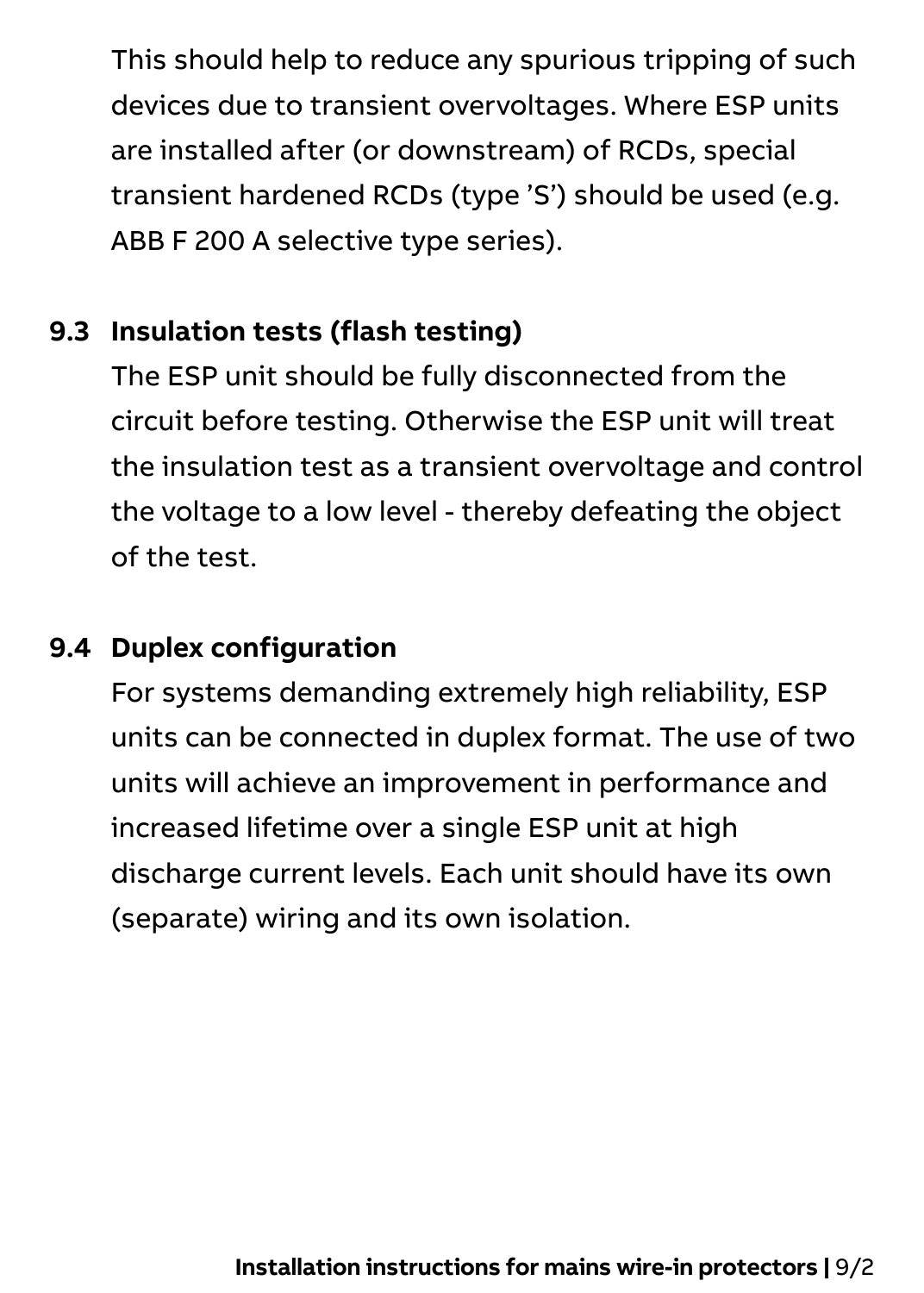If possible the two units should be connected to the power supply a short distance apart either:

(a) onto the first two outgoing ways

(b) up to a metre apart on the incoming power supply

### **9.5 Installing three phase units on single phase supplies**  If a three phase unit is installed on a single phase mains supply (or a supply in which one or two phases are not in use), the ESP units spare (or unused) live terminal(s) should be connected to live, otherwise its indication lights and volt free contact will not work correctly. The preferred approach is to take a connecting lead from each spare terminal to the supply live. However, it is also possible to connect the ESP units spare terminal(s) to whichever live terminal is in use at the unit.

#### **9.6 Use of powered screwdrivers**

The use of powered screwdrivers is not recommended unless measures are taken to ensure screws are tightened correctly and not damaged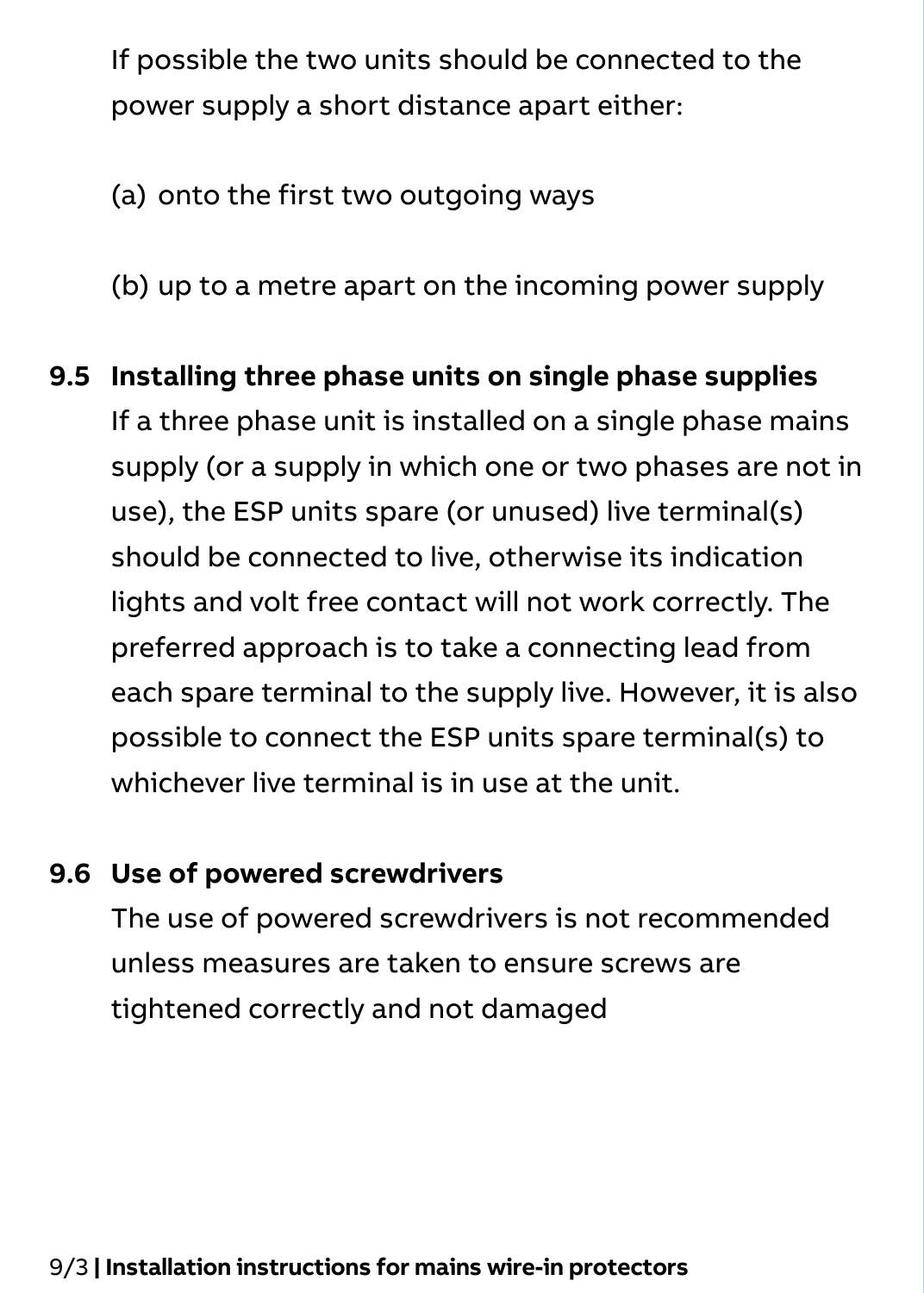